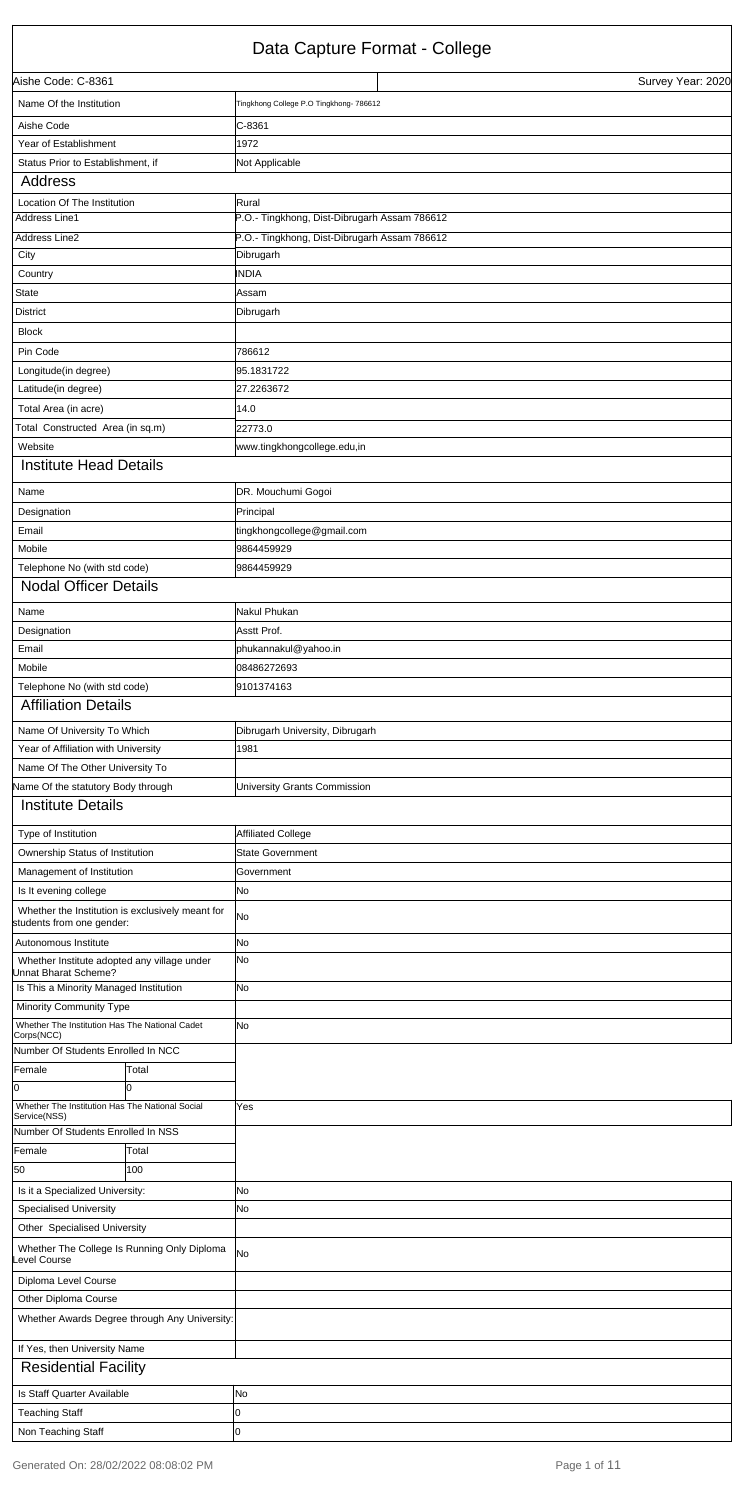| Aishe Code: C-8361                                                                     |            | Survey Year: 2020 |
|----------------------------------------------------------------------------------------|------------|-------------------|
| <b>Total Staff Quarter</b>                                                             |            |                   |
| l Is Students Hostel Available                                                         | <b>INo</b> |                   |
| No Of Hostels                                                                          |            |                   |
| $\mathbf{L}$ at $\mathbf{L} \mathbf{L}$ $\mathbf{L}$ and $\mathbf{L}$ and $\mathbf{L}$ |            |                   |

# List Of Departments:

| S.No           | Name OF Department / Centers |
|----------------|------------------------------|
| Ī1             | <b>HISTORY</b>               |
| $\overline{2}$ | <b>SOCIOLOGY</b>             |
| 3              | ASSAMESE                     |
| 14             | <b>ECONOMICS</b>             |
| 5              | <b>ENGLISH</b>               |
| 6              | <b>EDUCATION</b>             |
| 7              | POLITICAL SCIENCE            |

## Regular Programme Details

### Regular Programmes offered by Institution

# Programmes offered by Institution:

Note-<br>D. Department<br>D. Severanme<br>D/S- Discipline/Subject<br>D/S- Discipline/Subject<br>WVC- Whether Viocational Course<br>OM- Other Minority<br>SE-SG - Seats earmarked as per GOI/State Govt.<br>T- Total<br>T-S- Transgender

|                |                   | Name Of The<br>Programme    | Dsicipline/          | <b>Broad</b><br><b>Discipline</b>        | <b>Broad</b><br><b>Discipline</b> | Whether              | Year of | Approved | Admission                  |   | Course<br>Duratio |         | Examination | Statuatory<br>Body Through   | University<br>Through    | Accreditation |
|----------------|-------------------|-----------------------------|----------------------|------------------------------------------|-----------------------------------|----------------------|---------|----------|----------------------------|---|-------------------|---------|-------------|------------------------------|--------------------------|---------------|
| S.No           | Level             |                             | Subject              | Group<br>Category                        | Group Name                        | Vocational<br>Course | Start   | Intake   | Criterion                  | Y | M                 | Type    | System      | Which<br>Approved            | Which<br>Approved        | <b>Status</b> |
|                | Under<br>Graduate | B.A.-<br>Bachelor of        | Assamese Arts        |                                          | Arts                              | <b>No</b>            | 1987    | 150      | Direct<br>Admission        |   | Iо                | Genera  | Semester    | University<br><b>IGrants</b> | Dibrugarh<br>University, | Yes           |
| $\overline{2}$ | Under<br>Graduate | B.A.-<br>Bachelor of        | Economics Arts       |                                          | Arts                              | <b>No</b>            | 1987    | 190      | Direct<br>Admission        |   |                   | General | Semester    | University<br>Grants         | Dibrugarh<br>University, | Yes           |
| l3             | Under<br>Graduate | <b>B.A.-</b><br>Bachelor of | English              | Arts                                     | Arts                              | No                   | 1987    | 90       | Direct<br>Admission        |   | l0                | General | Semester    | University<br>Grants         | Dibrugarh<br>University, | Yes           |
| l4             | Under<br>Graduate | <b>B.A.-</b><br>Bachelor of | History              | Arts                                     | Arts                              | No                   | 1987    | 150      | Direct<br>Admission        |   | l0                | General | Semester    | University<br>Grants         | Dibrugarh<br>University, | Yes           |
| 5              | Under<br>Graduate | B.A.-<br>Bachelor of        | Political<br>Science | Arts                                     | Arts                              | <b>No</b>            | 1987    | 150      | <b>Direct</b><br>Admission |   | l0                | General | lSemester   | University<br>Grants         | Dibrugarh<br>University, | Yes           |
| l6             | Under<br>Graduate | B.A.-<br>Bachelor of        | Sociology            | Arts                                     | Arts                              | <b>No</b>            | 1987    | 150      | Direct<br>Admission        |   | l0                | Genera  | Semester    | University<br>Grants         | Dibrugarh<br>University, | Yes           |
| $\overline{7}$ | Under<br>Graduate | <b>B.A.-</b><br>Bachelor of | Education            | Arts                                     | Arts                              | <b>No</b>            | 2014    | 150      | <b>Direct</b><br>Admission |   | l0                | General | Semester    | University<br><b>IGrants</b> | Dibrugarh<br>University, | Yes           |
| l8             | Under<br>Graduate | B.A.-<br>Bachelor of        | B.A<br>General       | Arts                                     | Arts                              | <b>No</b>            | 1987    | 250      | Direct<br>Admission        |   | l0                | General | Semester    | University<br>Grants         | Dibrugarh<br>University, | Yes           |
|                |                   |                             |                      | <b>Student Enrollment Regular Course</b> |                                   |                      |         |          |                            |   |                   |         |             |                              |                          |               |

|                |      |                                            |      |                                 |                                    |                                         |                      |             |                |                        |                        |        |         |     |                                        |     |     |     |                                      |    | Number Of Students Enrolled |          |                                             |         |                |     |                               |             |             |     |                                        |            |              |                           |                                          |
|----------------|------|--------------------------------------------|------|---------------------------------|------------------------------------|-----------------------------------------|----------------------|-------------|----------------|------------------------|------------------------|--------|---------|-----|----------------------------------------|-----|-----|-----|--------------------------------------|----|-----------------------------|----------|---------------------------------------------|---------|----------------|-----|-------------------------------|-------------|-------------|-----|----------------------------------------|------------|--------------|---------------------------|------------------------------------------|
|                |      |                                            |      | Broad                           | Broad                              |                                         | Whether              |             |                |                        |                        |        | General |     |                                        |     | EWS |     |                                      |    | SC                          |          |                                             |         | ST             |     |                               |             | OBC         |     |                                        |            | <b>TOTAL</b> |                           |                                          |
|                | S.No | $\mathbf{L}$                               | P    | Discipline<br>Group<br>Category | Discipline<br>Group                | D/S                                     | Vocational<br>Course | Type        |                | Year Categ SEAP<br>ory | GOI.<br>State<br>Govt. | $\top$ | E       | TG  | <b>SEAF</b><br>GOI /<br>State<br>Govt. | T.  | F   | TG  | <b>SEAP</b><br>GOI<br>State<br>Govt. | T  | $\mathsf F$                 | TG       | <b>SEAP</b><br><b>GOI</b><br>State<br>Govt. | $\sf T$ | F              | TG  | SEAP<br>GOI<br>State<br>Govt. | $\mathsf T$ | $\mathsf F$ | TG  | <b>SEAF</b><br>GOI /<br>State<br>Govt. | $\top$     | $\mathsf F$  | ${\mathsf T} {\mathsf G}$ | <b>REMARKS</b>                           |
| I1             |      | Und<br>er<br>Gra<br>duat                   | Arts | Arts                            | Assames<br>e(Under<br>Graduate)    | <b>B.A.-</b><br>Bachel<br>or of<br>Arts | No                   | Gen<br>eral | $\mathbf{1}$   | Iт                     | I٥                     | o      | lo.     | O   | o                                      | ln. | Iо  | lo. | l٥                                   | Iо | lо                          | $\Omega$ | 3                                           | 3       | 3              | o   | 22                            | 22          | 16          | O   | 25                                     | 25         | 19           | Iо                        | <b>NA</b>                                |
|                |      | $\mathsf{e}% _{0}\left( \mathsf{e}\right)$ |      |                                 |                                    |                                         |                      |             |                | PWD                    |                        | I٥     | Iо      | o   |                                        | ln. | Iо  |     |                                      | l٥ | lo.                         | O        |                                             | l٥      | O              | lo. |                               | Ιo          | l0          | l0  |                                        | lo         | I٥           | I٥                        | Category-<br>wise data not<br>maintained |
|                |      |                                            |      |                                 |                                    |                                         |                      |             |                | MM                     |                        | lo.    | O       | l0  |                                        | lo  | Iо  | I٥  |                                      | Iо | I٥                          | lo.      |                                             | lo.     | O              | o   |                               | Ιo          | lo.         | l0  |                                        | lо         | I٥           | lо                        | Category-<br>wise data not<br>maintained |
|                |      |                                            |      |                                 |                                    |                                         |                      |             |                | OM                     |                        | I٥     | O       | O   |                                        | I٥  | lо  | l0. |                                      | Iо | I٥                          | $\Omega$ |                                             | I٥      | O              | O   |                               | lо          | O           | l0  |                                        | lо         | I٥           | Iо                        | Category-<br>wise data not<br>maintained |
| $\overline{2}$ |      | Und<br>er<br>Gra<br>duat                   | Arts | Arts                            | Assames<br>e(Under<br>Graduate)    | <b>B.A.-</b><br>Bachel<br>or of<br>Arts | No                   | Gen<br>eral | $\overline{c}$ |                        |                        |        | 1       | O   | lo.                                    | l٥  | lо  | lo. | $\Omega$                             | O  | O                           | lo.      | l2                                          | 2       | $\overline{2}$ | O   | 16                            | 16          | 10          | O   | 19                                     | 19         | 13           | I٥                        | <b>NA</b>                                |
|                |      | $\mathsf{e}% _{0}\left( \mathsf{e}\right)$ |      |                                 |                                    |                                         |                      |             |                | <b>PWD</b>             |                        | lo.    | lo.     | l0  |                                        | I٥  | Iо  | I٥  |                                      | Iо | lo.                         | ln       |                                             | lo.     | lo             | lo. |                               | Iо          | lo.         | lo. |                                        | lo         | Iо           | Iо                        | Category-<br>wise data not<br>maintained |
|                |      |                                            |      |                                 |                                    |                                         |                      |             |                | MM                     |                        | lo.    | I۵      | l0  |                                        | I٥  | Iо  | I٥  |                                      | Iо | I٥                          | l0       |                                             | I٥      | lo.            | O   |                               | Ιo          | <b>n</b>    | lo. |                                        | lo.        | I٥           | I٥                        | Category-<br>wise data not<br>maintained |
|                |      |                                            |      |                                 |                                    |                                         |                      |             |                | OM                     |                        | I٥     | I٥      | O   |                                        | lo  | Iо  | ln. |                                      | lо | I٥                          | l∩       |                                             | Iо      | Iо             | O   |                               | o           | ln.         | lo  |                                        | lо         | Iо           | Iо                        | Category-<br>wise data not<br>maintained |
| $\overline{3}$ |      | Und<br>er<br>Gra<br>duat                   | Arts | Arts                            | Assames<br>e(Under<br>Graduate)    | <b>B.A.-</b><br>Bachel<br>or of<br>Arts | No                   | Gen<br>eral | $\mathbf{3}$   | Iт                     | l6                     | 6      | l3.     | O   | l0                                     |     | I٥  | o   | l3                                   | Iз | $\overline{2}$              | $\Omega$ | $\overline{2}$                              | 2       |                | O   | 17                            | 17          | 12          | O   | 28                                     | 28         | 18           | Iо                        | <b>NA</b>                                |
|                |      | $\mathsf{e}% _{0}\left( \mathsf{e}\right)$ |      |                                 |                                    |                                         |                      |             |                | <b>PWD</b>             |                        | I٥     | lo.     | lo. |                                        | l٥  | Iо  | l٥  |                                      | I٥ | o                           |          |                                             | I٥      | lo.            | o   |                               | lо          | ln.         | o   |                                        | I٥         | I٥           | Iо                        | Category-<br>wise data not<br>maintained |
|                |      |                                            |      |                                 |                                    |                                         |                      |             |                | MM                     |                        | I٥     | 0       | 0   |                                        | I٥  | Iо  | ln. |                                      | lо | In.                         | ŋ        |                                             | I٥      | 0              | Iо  |                               | Iо          | ln.         | 0   |                                        | lо         | ŋ            | 10                        | Category-<br>wise data not<br>maintained |
|                |      |                                            |      |                                 |                                    |                                         |                      |             |                | OM                     |                        | I٥     | 0       | O   |                                        | lo  | O   | ١o  |                                      | 10 | In.                         | ١o       |                                             | 10      | $\circ$        | O   |                               | lо          | 0           | 0   |                                        | $\sqrt{2}$ | O            | Iо                        | Category-<br>wise data not<br>maintained |
| $\overline{4}$ |      | Und<br>er<br>Gra<br>duat                   | Arts | Arts                            | B.A<br>General<br>Course(L<br>nder | <b>B.A.-</b><br>Bachel<br>or of<br>Arts | No                   | Gen<br>eral | $\mathbf{1}$   |                        | 2                      | 2      |         | O   | ١o                                     |     | O   | ١o  | 3                                    | 3  | 2                           | O        |                                             | 1       | 0              | Iо  | 57                            | 57          | 25          | l0  | 63                                     | 63         | 28           | Iо                        | <b>NA</b>                                |
|                |      | $\mathbf{e}$                               |      |                                 | Graduate)                          |                                         |                      |             |                | <b>PWD</b>             |                        | I٥     | Iо      | O   |                                        | I٥  | Iо  | lo. |                                      | I٥ | O                           | lo       |                                             | I٥      | O              | O   |                               | Iо          | O           | Iо  |                                        | I٥         | O            | Iо                        | Category-<br>wise data not<br>maintained |
|                |      |                                            |      |                                 |                                    |                                         |                      |             |                | MM                     |                        | I٥     | Iо      | Iо  |                                        | I٥  | I٥  | lo. |                                      | lо | I٥                          | $\Omega$ |                                             | lo.     | lo             | O   |                               | Iо          | l0.         | I٥  |                                        | $\sqrt{2}$ | I٥           | I٥                        | Category-<br>wise data not<br>maintained |
|                |      |                                            |      |                                 |                                    |                                         |                      |             |                | OM                     |                        | I٥     | Iо      | 0   |                                        | I٥  | Iо  | ln. |                                      | Iо | I٥                          | I٥       |                                             | I٥      | lо             | O   |                               | lo          | O           | l٥  |                                        | $\sqrt{2}$ | I٥           | Iо                        | Category-<br>wise data not<br>maintained |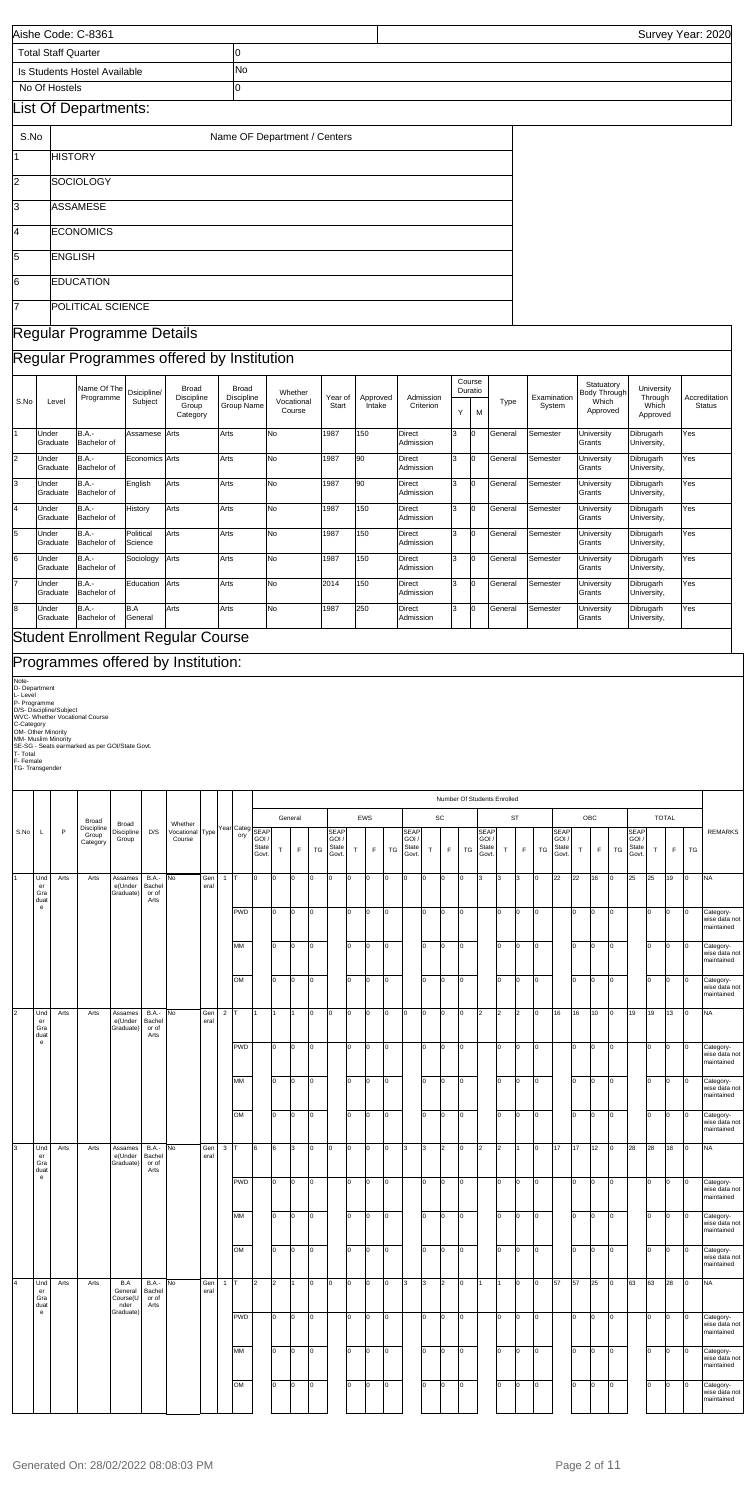|      |                                                                                            |      | Aishe Code: C-8361                       |                                  |                                         |                                                                 |             |                |            |                        |                      |                |    |                                 |            |                    |    |                                 |        |                   |           |                                      |                |                           |         |                                 |            |                    |           |                                        |     |                      |                 | Survey Year: 2020                        |
|------|--------------------------------------------------------------------------------------------|------|------------------------------------------|----------------------------------|-----------------------------------------|-----------------------------------------------------------------|-------------|----------------|------------|------------------------|----------------------|----------------|----|---------------------------------|------------|--------------------|----|---------------------------------|--------|-------------------|-----------|--------------------------------------|----------------|---------------------------|---------|---------------------------------|------------|--------------------|-----------|----------------------------------------|-----|----------------------|-----------------|------------------------------------------|
|      |                                                                                            |      |                                          |                                  |                                         |                                                                 |             |                |            |                        |                      |                |    |                                 |            |                    |    |                                 |        |                   |           | Number Of Students Enrolled          |                |                           |         |                                 |            |                    |           |                                        |     |                      |                 |                                          |
| S.No | L                                                                                          | P    | Broad<br>Discipline<br>Group<br>Category | Broad<br>Discipline<br>Group     | D/S                                     | Whether<br>Whether<br>Vocational Type Year Categ SEAP<br>Course |             |                | ory        | GOI,<br>State<br>Govt. | $\top$               | General<br>F   | TG | SEAP<br>GOI /<br>State<br>Govt. | $\top$     | EWS<br>$\mathsf F$ | TG | SEAP<br>GOI /<br>State<br>Govt. | $\top$ | SC<br>$\mathsf F$ | TG        | <b>SEAP</b><br>GOI/<br>State<br>Govt | $\top$         | <b>ST</b><br>F            | TG      | SEAP<br>GOI /<br>State<br>Govt. | $\top$     | OBC<br>$\mathsf F$ | TG        | <b>SEAP</b><br>GOI /<br>State<br>Govt. | T   | <b>TOTAL</b><br>F    | TG              | <b>REMARKS</b>                           |
| 5    | Und<br>$\mathsf{er}\,$<br>Gra                                                              | Arts | Arts                                     | B.A<br>General<br>Course(U       | <b>B.A.-</b><br>Bachel<br>or of         | No                                                              | Gen<br>eral | $\overline{2}$ | т          | 4                      | 4                    | 3              | O  | 0                               | lо         | O                  | O  | Iо                              | 0      | o                 | $\circ$   | I1.                                  |                | Iо                        | lо      | 42                              | 42         | 22                 | o         | 47                                     | 47  | 25                   | 0               | <b>NA</b>                                |
|      | duat<br>$\mathsf{e}% _{0}\left( \mathsf{e}\right)$                                         |      |                                          | nder<br>Graduate)                | Arts                                    |                                                                 |             |                | PWD        |                        | I٥                   | O.             | 0  |                                 | Iо         | lo.                | O  |                                 | I٥     | O                 | Iо        |                                      | I٥             | Iо                        | lо      |                                 | Iо         | Iо                 | o         |                                        | lo. | Iо                   | 0               | Category-<br>wise data not<br>maintained |
|      |                                                                                            |      |                                          |                                  |                                         |                                                                 |             |                | MM         |                        | I٥                   | O              | l0 |                                 | lо         | $\Omega$           | O  |                                 | I٥     | O                 | Iо        |                                      | lo             | $\mathsf{I}^{\mathsf{o}}$ | lо      |                                 | Iо         | lо                 | o         |                                        | I٥  | Iо                   | O               | Category-<br>wise data not<br>maintained |
|      |                                                                                            |      |                                          |                                  |                                         |                                                                 |             |                | OM         |                        | I٥                   | O.             | O  |                                 | $\vert$ 0  | lo.                | O  |                                 | I٥     | O                 | Iо        |                                      | I٥             | $\overline{0}$            | lо      |                                 | lo.        | Iо                 | o         |                                        | I٥  | Iо                   | 0               | Category-<br>wise data not<br>maintained |
| 6    | Und<br>$\mathsf{er}\,$<br>Gra                                                              | Arts | Arts                                     | B.A<br>General<br>Course(U       | <b>B.A.-</b><br>Bachel<br>or of         | No                                                              | Gen<br>eral | $\mathbf 3$    |            | 15                     | 15                   | 9              | O  | O                               | lо         | lo.                | o  | 10                              | 10     | 6                 | $\circ$   | 6                                    | 6              | 3                         | Iо      | 30                              | 30         | 20                 | o         | 61                                     | 61  | 38                   | 0               | <b>NA</b>                                |
|      | duat<br>$\mathsf{e}% _{0}\left( \mathsf{e}\right)$                                         |      |                                          | nder<br>Graduate)                | Arts                                    |                                                                 |             |                | PWD        |                        | I٥                   | O.             | O  |                                 | Iо         | lo.<br>$\Omega$    | O  |                                 | I٥     | O                 | Iо        |                                      | I٥<br>lo       | $\circ$                   | lо      |                                 | lo.<br>lo. | Iо                 | o         |                                        | lo. | Iо                   | O               | Category-<br>wise data not<br>maintained |
|      |                                                                                            |      |                                          |                                  |                                         |                                                                 |             |                | MM         |                        | I٥                   | O.             | l0 |                                 | lо         |                    | O  |                                 | I٥     | O                 | Iо        |                                      |                | $\overline{0}$            | lо      |                                 |            | lо                 | o         |                                        | I٥  | Iо                   | lo.             | Category-<br>wise data not<br>maintained |
|      |                                                                                            |      |                                          |                                  |                                         |                                                                 |             |                | OM         |                        | I٥                   | O.             | O  |                                 | $\vert$ 0  | lo.                | o  |                                 | I٥     | O                 | Iо        |                                      | I٥             | $\overline{0}$            | lо      |                                 | lo.        | Iо                 | o         |                                        | I٥  | Iо                   | O               | Category-<br>wise data not<br>maintained |
| l7   | Und<br>$\mathop{\mathsf{er}}$<br>Gra<br>duat<br>$\mathsf{e}% _{0}\left( \mathsf{e}\right)$ | Arts | Arts                                     | Economic<br>s(Under<br>Graduate) | <b>B.A.-</b><br>Bachel<br>or of<br>Arts | No                                                              | Gen<br>eral | $\mathbf{1}$   | т          | 3                      | Iз                   | 1              | l0 | Iо                              | lо         | lo.                | O  | lо                              | O      | O                 | $\circ$   | lо                                   | O              | Iо                        | lо      |                                 |            | I1                 | o         | 4                                      | 4   | $\vert$ <sub>2</sub> | 0               | <b>NA</b>                                |
|      |                                                                                            |      |                                          |                                  |                                         |                                                                 |             |                | PWD        |                        | I٥                   | O.             | O  |                                 | Iо         | $\Omega$           | o  |                                 | I٥     | O                 | Iо        |                                      | I٥             | Iо                        | lо      |                                 | Iо         | Iо                 | o         |                                        | lo. | Iо                   | O               | Category-<br>wise data not<br>maintained |
|      |                                                                                            |      |                                          |                                  |                                         |                                                                 |             |                | MM         |                        | I٥                   | O.             | l0 |                                 | lо         | $\Omega$           | o  |                                 | I٥     | O                 | Iо        |                                      | lo             | $\overline{0}$            | lо      |                                 | lo.        | lо                 | o         |                                        | I٥  | Iо                   | l0.             | Category-<br>wise data not<br>maintained |
|      |                                                                                            |      |                                          |                                  |                                         |                                                                 |             |                | OM         |                        | I٥                   | lo.            | O  |                                 | $\vert$ 0  | lo.                | o  |                                 | I٥     | O                 | Iо        |                                      | I٥             | $\overline{0}$            | lо      |                                 | lo.        | Iо                 | Iо        |                                        | I٥  | Iо                   | O               | Category-<br>wise data not<br>maintained |
| 8    | Und<br>er<br>Gra<br>duat                                                                   | Arts | Arts                                     | Economic<br>s(Under<br>Graduate) | <b>B.A.-</b><br>Bachel<br>or of<br>Arts | No                                                              | Gen<br>eral | $\overline{2}$ | т          | $\overline{2}$         | $\vert$ <sub>2</sub> | O              | O  | 0                               | lо         | lo.                | O  | lо                              | O      | o                 | $\circ$   | lо                                   | Iо             | Iо                        | lо      | 4                               | 4          | l3                 | o         | 6                                      | 6   | 3                    | O               | <b>NA</b>                                |
|      | $\mathbf{e}% _{t}\left( t\right)$                                                          |      |                                          |                                  |                                         |                                                                 |             |                | PWD        |                        | lo.                  | O.             | 0  |                                 | Iо         | lo.                | O  |                                 | lo.    | O                 | Iо        |                                      | I٥             | Iо                        | lо      |                                 | Iо         | lо                 | o         |                                        | lo. | 0                    | $\overline{10}$ | Category-<br>wise data not<br>maintained |
|      |                                                                                            |      |                                          |                                  |                                         |                                                                 |             |                | MM         |                        | I٥                   | lo.            | o  |                                 | lo.        | $\Omega$           | o  |                                 | I٥     | O                 | Iо        |                                      | lo             | Iо                        | lо      |                                 | Iо         | Iо                 | o         |                                        | lo. | Iо                   | 0               | Category-<br>wise data not<br>maintained |
|      |                                                                                            |      |                                          |                                  |                                         |                                                                 |             |                | OM         |                        | Iо                   | lo.            | o  |                                 | lо         | $\Omega$           | o  |                                 | I٥     | O                 | lo.       |                                      | lo             | Iо                        | Iо      |                                 | Iо         | Iо                 | o         |                                        | I٥  | Iо                   | O               | Category-<br>wise data not<br>maintained |
| l9   | Und<br>$\mathsf{er}\,$<br>Gra<br>duat                                                      | Arts | Arts                                     | Economic<br>s(Under<br>Graduate) | <b>B.A.-</b><br>Bachel<br>or of<br>Arts | No                                                              | Gen<br>eral | 3              |            | $\overline{2}$         | 2                    | $\overline{2}$ | O  | Iо                              | O          | $\Omega$           | O  | 1                               |        | O                 | Iо        | Iо                                   | O              | Iо                        | Iо      | l9                              | 9          | 5                  | lo.       | 12                                     | 12  | 17                   | O               | <b>NA</b>                                |
|      | $\mathbf{e}$                                                                               |      |                                          |                                  |                                         |                                                                 |             |                | PWD        |                        | I٥                   | lo.            | O  |                                 | I٥         | $\Omega$           | O  |                                 | I٥     | O                 | Iо        |                                      | I٥             | Iо                        | lо      |                                 | I٥         | Iо                 | O         |                                        | 10  | Iо                   | 0               | Category-<br>wise data not<br>maintained |
|      |                                                                                            |      |                                          |                                  |                                         |                                                                 |             |                | MM         |                        | Iо                   | l0             | O  |                                 | lo.        | $\Omega$           | O  |                                 | lo.    | O                 | Iо        |                                      | lo             | Iо                        | Iо      |                                 | Iо         | Iо                 | O         |                                        | I٥  | Iо                   | 0               | Category-<br>wise data not<br>maintained |
|      |                                                                                            |      |                                          |                                  |                                         |                                                                 |             |                | OM         |                        | Iо                   | lo.            | o  |                                 | lо         | $\Omega$           | o  |                                 | I٥     | O                 | Iо        |                                      | lo             | Iо                        | Iо      |                                 | Iо         | Iо                 | o         |                                        | I٥  | Iо                   | O               | Category-<br>wise data not<br>maintained |
| 10   | Und<br>$\mathsf{er}\,$<br>Gra<br>duat                                                      | Arts | Arts                                     | Education<br>(Under<br>Graduate) | <b>B.A.-</b><br>Bachel<br>or of<br>Arts | No                                                              | Gen<br>eral | $\mathbf{1}$   |            | 2                      | 2                    | $\overline{2}$ | l0 | Iо                              | O          | $\Omega$           | O  | Iо                              | o      | O                 | Iо        | l3                                   | 3              | 1                         | Iо      | 21                              | 21         | 16                 | O         | 26                                     | 26  | 19                   | O               | <b>NA</b>                                |
|      | $\mathbf{e}$                                                                               |      |                                          |                                  |                                         |                                                                 |             |                | PWD        |                        | lо                   | lo.            | O  |                                 | I٥         | $\Omega$           | O  |                                 | I٥     | O                 | Iо        |                                      | I٥             | Iо                        | lо      |                                 | I٥         | Iо                 | O         |                                        | lo. | Iо                   | 0               | Category-<br>wise data not<br>maintained |
|      |                                                                                            |      |                                          |                                  |                                         |                                                                 |             |                | MM         |                        | Iо                   | l0             | O  |                                 | lo.        | $\Omega$           | O  |                                 | I٥     | O                 | Iо        |                                      | lo             | Iо                        | Iо      |                                 | Iо         | Iо                 | o         |                                        | I٥  | Iо                   | 0               | Category-<br>wise data not<br>maintained |
|      |                                                                                            |      |                                          |                                  |                                         |                                                                 |             |                | OM         |                        | Iо                   | lo.            | o  |                                 | lo         | $\Omega$           | o  |                                 | I٥     | O                 | Iо        |                                      | lo             | Iо                        | Iо      |                                 | Iо         | Iо                 | o         |                                        | I٥  | Iо                   | O               | Category-<br>wise data not<br>maintained |
| 11   | Und<br>er<br>Gra<br>duat                                                                   | Arts | Arts                                     | Education<br>(Under<br>Graduate) | <b>B.A.-</b><br>Bachel<br>or of<br>Arts | No                                                              | Gen<br>eral | $\overline{2}$ |            | 3                      | l3                   | $\overline{2}$ | l0 | Iо                              | O          | $\Omega$           | O  | Iо                              | o      | O                 | Iо        | I1                                   |                | 1                         | Iо      | 10                              | 10         |                    | lo.       | 14                                     | 14  | 10                   | 0               | <b>NA</b>                                |
|      | $\mathbf{e}$                                                                               |      |                                          |                                  |                                         |                                                                 |             |                | PWD        |                        | lо                   | lo.            | O  |                                 | I٥         | $\Omega$           | O  |                                 | I٥     | O                 | Iо        |                                      | I٥             | Iо                        | lо      |                                 | I٥         | Iо                 | O         |                                        | lо  | Iо                   | 0               | Category-<br>wise data not<br>maintained |
|      |                                                                                            |      |                                          |                                  |                                         |                                                                 |             |                | MM         |                        | Iо                   | lo.            | O  |                                 | lo.        | $\Omega$           | O  |                                 | I٥     | O                 | Iо        |                                      | lo             | Iо                        | Iо      |                                 | Iо         | Iо                 | o         |                                        | I٥  | Iо                   | 0               | Category-<br>wise data not<br>maintained |
|      |                                                                                            |      |                                          |                                  |                                         |                                                                 |             |                | OM         |                        | Iо                   | lo.            | o  |                                 | lо         | $\Omega$           | o  |                                 | I٥     | O                 | Iо        |                                      | lo             | Iо                        | Iо      |                                 | Iо         | Iо                 | lo.       |                                        | I٥  | Iо                   | O               | Category-<br>wise data not<br>maintained |
| 12   | Und<br>er<br>Gra<br>duat                                                                   | Arts | Arts                                     | Education<br>(Under<br>Graduate) | B.A.-<br>Bachel<br>or of<br>Arts        | No                                                              | Gen<br>eral | 3              |            | 3                      | Iз                   | $\overline{2}$ | l0 | O                               | O          | $\Omega$           | O  | Iо                              | o      | O                 | Iо        | 2                                    | $\overline{2}$ | 11                        | Iо      | 15                              | 15         | l9                 | lo.       | 20                                     | 20  | 12                   | 0               | <b>NA</b>                                |
|      | $\mathsf{e}% _{0}\left( \mathsf{e}\right)$                                                 |      |                                          |                                  |                                         |                                                                 |             |                | PWD        |                        | lо                   | lo.            | O  |                                 | Iо         | $\Omega$           | O  |                                 | I٥     | O                 | Iо        |                                      | I٥             | Iо                        | Iо      |                                 | Iо         | Iо                 | O         |                                        | lo. | Iо                   | O               | Category-<br>wise data not<br>maintained |
|      |                                                                                            |      |                                          |                                  |                                         |                                                                 |             |                | MM         |                        | $\overline{\circ}$   | $\vert$ 0      | Iо |                                 | $\sqrt{0}$ | $\overline{0}$     | o  |                                 | lo.    | O                 | $\vert$ 0 |                                      | lо             | $\vert$ 0                 | $\circ$ |                                 | lо         | $\circ$            | $\vert$ 0 |                                        | lo. | $\circ$              | $\circ$         | Category-<br>wise data not<br>maintained |
|      |                                                                                            |      |                                          |                                  |                                         |                                                                 |             |                | OM         |                        | lo.                  | lo.            | O  |                                 | lo         | lo.                | O  |                                 | I٥     | O                 | Iо        |                                      | I٥             | $\overline{0}$            | lо      |                                 | lo.        | Iо                 | Iо        |                                        | I٥  | Iо                   | I٥              | Category-<br>wise data not<br>maintained |
| 13   | Und<br>er<br>Gra<br>duat<br>$\mathbf{e}$                                                   | Arts | Arts                                     | English(U<br>nder<br>Graduate)   | <b>B.A.-</b><br>Bachel<br>or of<br>Arts | No                                                              | Gen<br>eral | $\mathbf{1}$   | т          | lo.                    | Iо                   | lo.            | 0  | Iо                              | lo.        | $\Omega$           | l0 | lо                              | o      | O                 | Iо        | Iо                                   | l0             | $\circ$                   | Iо      | 6                               | l6         | l3                 | lo.       | l6.                                    | 6   | 3                    | O               | <b>NA</b>                                |
|      |                                                                                            |      |                                          |                                  |                                         |                                                                 |             |                | <b>PWD</b> |                        | lо                   | lo.            | O  |                                 | Iо         | $\Omega$           | O  |                                 | I٥     | O                 | Iо        |                                      | I٥             | Iо                        | lо      |                                 | Iо         | Iо                 | O         |                                        | lo. | Iо                   | O               | Category-<br>wise data not<br>maintained |
|      |                                                                                            |      |                                          |                                  |                                         |                                                                 |             |                | MM         |                        | lо                   | lo.            | O  |                                 | lо         | $\Omega$           | O  |                                 | I٥     | O                 | Iо        |                                      | I٥             | $\circ$                   | Iо      |                                 | I٥         | Iо                 | O         |                                        | I٥  | Iо                   | l0.             | Category-<br>wise data not<br>maintained |
|      |                                                                                            |      |                                          |                                  |                                         |                                                                 |             |                | OM         |                        | lo.                  | lo.            | O  |                                 | lо         | $\Omega$           | o  |                                 | I٥     | O                 | Iо        |                                      | lo             | Iо                        | Iо      |                                 | Iо         | Iо                 | O         |                                        | I٥  | Iо                   | l0              | Category-<br>wise data not<br>maintained |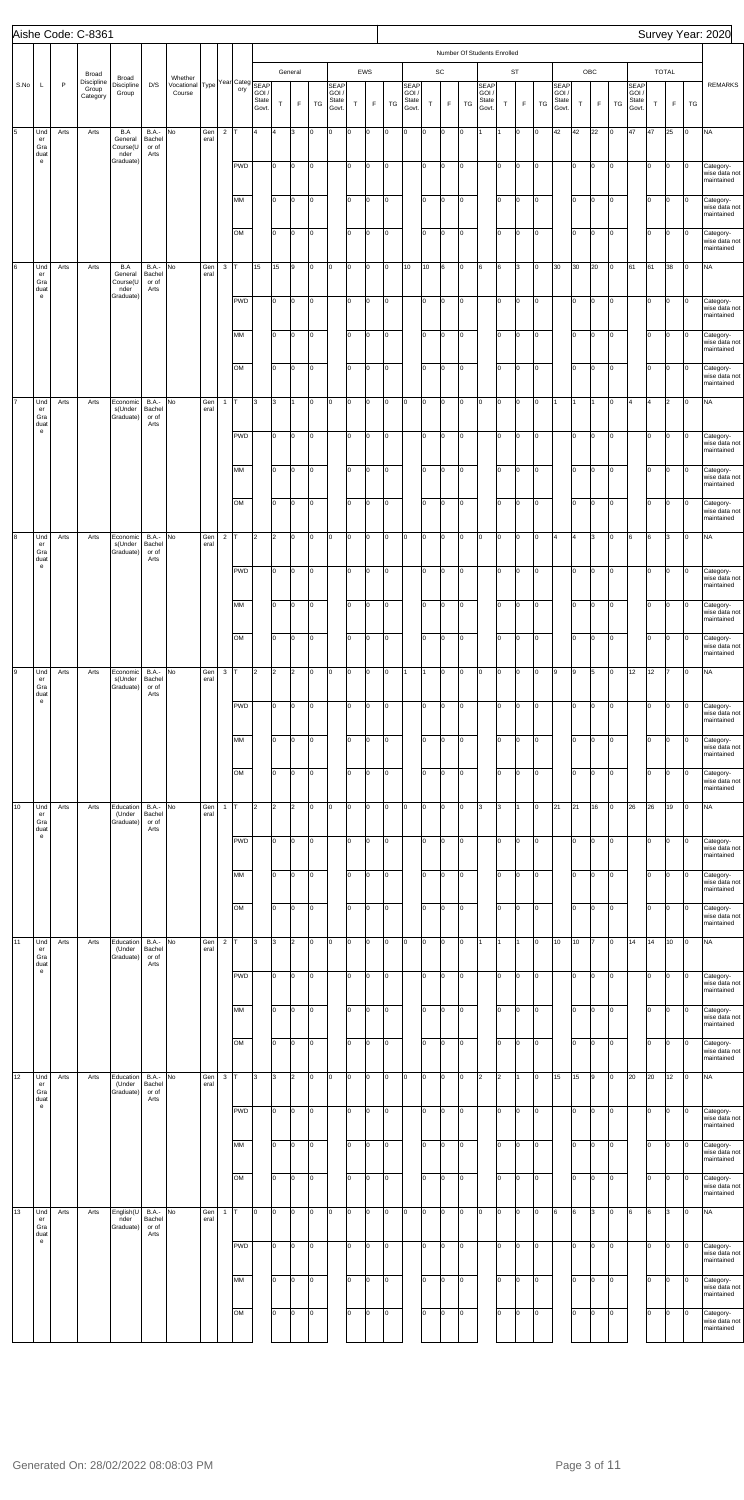|      |                                                                 |              | Aishe Code: C-8361                       |                                             |                                         |                                                      |             |                |            |                         |           |                        |                |                                        |         |                    |         |                                        |                |                              |         |                                                                      |          |                          |                |                                       |                      |                      |        |                                       |                      |                      |          | Survey Year: 2020                                      |
|------|-----------------------------------------------------------------|--------------|------------------------------------------|---------------------------------------------|-----------------------------------------|------------------------------------------------------|-------------|----------------|------------|-------------------------|-----------|------------------------|----------------|----------------------------------------|---------|--------------------|---------|----------------------------------------|----------------|------------------------------|---------|----------------------------------------------------------------------|----------|--------------------------|----------------|---------------------------------------|----------------------|----------------------|--------|---------------------------------------|----------------------|----------------------|----------|--------------------------------------------------------|
| S.No | L                                                               | $\mathsf{P}$ | Broad<br>Discipline<br>Group<br>Category | Broad<br>Discipline<br>Group                | D/S                                     | Whether<br>Vocational Type Year Categ SEAP<br>Course |             |                | ory        | GOI /<br>State<br>Govt. | $\top$    | General<br>$\mathsf F$ | TG             | <b>SEAP</b><br>GOI /<br>State<br>Govt. | $\top$  | EWS<br>$\mathsf F$ | TG      | <b>SEAP</b><br>GOI /<br>State<br>Govt. | $\top$         | $\mathsf{SC}$<br>$\mathsf F$ | TG      | Number Of Students Enrolled<br><b>SEAP</b><br>GOI/<br>State<br>Govt. | $\top$   | <b>ST</b><br>$\mathsf F$ | TG             | <b>SEAP</b><br>GOI/<br>State<br>Govt. | $\top$               | OBC<br>F             | TG     | <b>SEAP</b><br>GOI/<br>State<br>Govt. | $\mathsf T$          | TOTAL<br>$\mathsf F$ | TG       | <b>REMARKS</b>                                         |
| 14   | Und<br>er<br>Gra<br>duat<br>$\mathbf{e}$                        | Arts         | Arts                                     | English(U<br>nder<br>Graduate)              | <b>B.A.-</b><br>Bachel<br>or of<br>Arts | No                                                   | Gen<br>eral | $\overline{2}$ | <b>PWD</b> | ln.                     | Iо<br>lо  | o<br>lo.               | O<br>O         | lо                                     | o<br>I٥ | l0<br>l0           | o<br>Iо | l0                                     | O<br>lо        | O<br>O                       | O<br>lо | O                                                                    | O<br>lo. | O<br>Iо                  | O<br>Iо        | 2                                     | $\overline{2}$<br>I٥ | $\overline{2}$<br>Iо | O<br>O | $\overline{2}$                        | I <sub>2</sub><br>lо | $\overline{2}$<br>O  | Iо<br>Iо | <b>NA</b><br>Category-                                 |
|      |                                                                 |              |                                          |                                             |                                         |                                                      |             |                |            |                         |           |                        |                |                                        |         |                    |         |                                        |                |                              |         |                                                                      |          |                          |                |                                       |                      |                      |        |                                       |                      |                      |          | wise data not<br>maintained                            |
|      |                                                                 |              |                                          |                                             |                                         |                                                      |             |                | MM         |                         | lо        | o                      | $\overline{0}$ |                                        | I٥      | Iо                 | Iо      |                                        | Iо             | O                            | lо      |                                                                      | I٥       | $\vert 0 \vert$          | Iо             |                                       | Iо                   | Iо                   | O      |                                       | lо                   | lо                   | l0       | Category-<br>wise data not<br>maintained               |
|      |                                                                 |              |                                          |                                             |                                         |                                                      |             |                | OM         |                         | I٥        | o                      | O              |                                        | lo.     | Iо                 | Iо      |                                        | Iо             | O                            | lо      |                                                                      | I٥       | Iо                       | Iо             |                                       | lо                   | Iо                   | O      |                                       | lо                   | lо                   | Iо       | Category-<br>wise data not<br>maintained               |
| 15   | Und<br>er<br>Gra<br>duat                                        | Arts         | Arts                                     | English(U<br>nder<br>Graduate)              | <b>B.A.-</b><br>Bachel<br>or of<br>Arts | No                                                   | Gen<br>eral | $\mathbf 3$    |            |                         | I1        |                        | O              | lо                                     | o       | l0                 | 0       |                                        |                |                              | O       | O                                                                    | O        | 0                        | Iо             |                                       |                      | l4                   | O      | 9                                     | l9                   | l6                   | l0       | <b>NA</b>                                              |
|      | $\mathsf{e}% _{0}\left( \mathsf{e}\right)$                      |              |                                          |                                             |                                         |                                                      |             |                | <b>PWD</b> |                         | lо        | o                      | O              |                                        | I٥      | l0                 | Iо      |                                        | lо             | O                            | lо      |                                                                      | lo.      | Iо                       | O              |                                       | l٥                   | Iо                   | O      |                                       | lо                   | O                    | Iо       | Category-<br>wise data not<br>maintained               |
|      |                                                                 |              |                                          |                                             |                                         |                                                      |             |                | MM         |                         | lо        | o                      | O              |                                        | I٥      | l0                 | Iо      |                                        | I٥             | O                            | O       |                                                                      | I٥       | Iо                       | Iо             |                                       | Iо                   | Iо                   | O      |                                       | lо                   | O                    | l0       | Category-<br>wise data not<br>maintained               |
|      |                                                                 |              |                                          |                                             |                                         |                                                      |             |                | OM         |                         | Iо        | lo.                    | O              |                                        | lо      | l0                 | Iо      |                                        | lо             | O                            | O       |                                                                      | lo.      | Iо                       | Iо             |                                       | Iо                   | Iо                   | O      |                                       | lо                   | O                    | Iо       | Category-<br>wise data not<br>maintained               |
| 16   | Und<br>er<br>Gra                                                | Arts         | Arts                                     | History(U<br>nder<br>Graduate)              | <b>B.A.-</b><br>Bachel<br>or of         | No                                                   | Gen<br>eral | $\mathbf{1}$   |            | l0                      | Iо        | o                      | O              | lо                                     | o       | l0                 | Iо      | O                                      | o              | O                            | lо      | $\overline{2}$                                                       | 2        | 2                        | Iо             | 23                                    | 23                   | 18                   | O      | 25                                    | 25                   | 20                   | Iо       | <b>NA</b>                                              |
|      | duat<br>$\mathsf{e}% _{0}\left( \mathsf{e}\right)$              |              |                                          |                                             | Arts                                    |                                                      |             |                | <b>PWD</b> |                         | Iо        | o                      | O              |                                        | lo.     | l0                 | O       |                                        | lо             | O                            | lо      |                                                                      | lo.      | Iо                       | Iо             |                                       | I٥                   | lо                   | O      |                                       | lо                   | O                    | Iо       | Category-<br>wise data not<br>maintained               |
|      |                                                                 |              |                                          |                                             |                                         |                                                      |             |                | MM         |                         | Iо        | o                      | O              |                                        | lо      | O                  | Iо      |                                        | I٥             | O                            | lо      |                                                                      | I٥       | Iо                       | Iо             |                                       | Iо                   | Iо                   | O      |                                       | Iо                   | O                    | l0       | Category-<br>wise data not<br>maintained               |
|      |                                                                 |              |                                          |                                             |                                         |                                                      |             |                | OM         |                         | I٥        | o                      | O              |                                        | lo.     | Iо                 | Iо      |                                        | lо             | O                            | lо      |                                                                      | I٥       | Iо                       | Iо             |                                       | Iо                   | Iо                   | o      |                                       | lо                   | lо                   | Iо       | Category-<br>wise data not                             |
| 17   | Und<br>er                                                       | Arts         | Arts                                     | History(U<br>nder                           | <b>B.A.-</b><br>Bachel                  | No                                                   | Gen<br>eral | $\overline{2}$ |            | 5                       | 5         | 4                      | Iо             | lо                                     | O       | lo.                | Iо      | O                                      | O              | O                            | lо      |                                                                      |          | Iо                       | Iо             | 26                                    | 26                   | 18                   | O      | 32                                    | 32                   | 22                   | Iо       | maintained<br><b>NA</b>                                |
|      | Gra<br>duat<br>$\mathsf{e}% _{0}\left( t\right)$                |              |                                          | Graduate)                                   | or of<br>Arts                           |                                                      |             |                | PWD        |                         | lo.       | O                      | Iо             |                                        | lo.     | lо                 | O       |                                        | lо             | O                            | O       |                                                                      | lo.      | Iо                       | $\overline{0}$ |                                       | I٥                   | lо                   | O      |                                       | lо                   | o                    | Iо       | Category-<br>wise data not                             |
|      |                                                                 |              |                                          |                                             |                                         |                                                      |             |                | MM         |                         | Ιo        | lo.                    | O              |                                        | I٥      | l0                 | o       |                                        | I٥             | O                            | o       |                                                                      | I٥       | Iо                       | Iо             |                                       | lo.                  | lо                   | O      |                                       | lо                   | O                    | O        | maintained<br>Category-<br>wise data not               |
|      |                                                                 |              |                                          |                                             |                                         |                                                      |             |                | OM         |                         | Ιo        | lo.                    | lo.            |                                        | I٥      | l0                 | l0      |                                        | Iо             | O                            | lo.     |                                                                      | I٥       | Iо                       | O              |                                       | lo.                  | Iо                   | lo.    |                                       | lо                   | O                    | Iо       | maintained<br>Category-<br>wise data not               |
| 18   | Und                                                             | Arts         | Arts                                     | History(U                                   | <b>B.A.-</b>                            | No                                                   | Gen         | $\mathbf{3}$   |            | 8                       | 8         | l4                     | O              | Iо                                     | o       | l0                 | 0       | ١4                                     | $\overline{4}$ | $\overline{2}$               | lо      | 3                                                                    | 3        | $\vert$ <sub>2</sub>     | Iо             | 17                                    | 17                   | 11                   | O      | 32                                    | 32                   | 19                   | Iо       | maintained<br><b>NA</b>                                |
|      | er<br>Gra<br>duat<br>$\mathsf{e}% _{0}\left( \mathsf{e}\right)$ |              |                                          | nder<br>Graduate)                           | Bachel<br>or of<br>Arts                 |                                                      | eral        |                | PWD        |                         | lо        | lo.                    | o              |                                        | I٥      | l0                 | Iо      |                                        | lо             | O                            | O       |                                                                      | lo.      | Iо                       | Iо             |                                       | l٥                   | Iо                   | O      |                                       | Iо                   | o                    | O        | Category-<br>wise data not                             |
|      |                                                                 |              |                                          |                                             |                                         |                                                      |             |                | MM         |                         | Ιo        | l0                     | o              |                                        | I٥      | I٥                 | lo      |                                        | I٥             | O                            | o       |                                                                      | I٥       | Iо                       | O              |                                       | I٥                   | O                    | O      |                                       | lо                   | O                    | I٥       | maintained<br>Category-                                |
|      |                                                                 |              |                                          |                                             |                                         |                                                      |             |                | OM         |                         | lо        | lo.                    | o              |                                        | I٥      | l0                 | o       |                                        | Iо             | O                            | o       |                                                                      | I٥       | Iо                       | O              |                                       | lo.                  | Iо                   | lo.    |                                       | lо                   | O                    | Iо       | wise data not<br>maintained<br>Category-               |
| 19   | Und                                                             | Arts         | Arts                                     | Political                                   | <b>B.A.-</b>                            | No                                                   | Gen         | $\mathbf{1}$   |            | lз                      | l3        |                        | O              | lо                                     | o       | l0                 | o       | O                                      | O              | O                            | lо      | 3                                                                    | 3        | 11                       | O              | 17                                    | 17                   | 8                    | l0     | 23                                    | 23                   | 10                   | Iо       | wise data not<br>maintained<br><b>NA</b>               |
|      | er<br>Gra<br>duat<br>$\mathsf{e}% _{0}\left( t\right)$          |              |                                          | Science(<br>Under<br>Graduate)              | Bachel<br>or of<br>Arts                 |                                                      | eral        |                |            |                         |           |                        |                |                                        |         |                    |         |                                        |                |                              |         |                                                                      |          |                          |                |                                       |                      |                      |        |                                       |                      |                      |          |                                                        |
|      |                                                                 |              |                                          |                                             |                                         |                                                      |             |                | <b>PWD</b> |                         | lо        | lo.                    | o              |                                        | I٥      | l0                 | O       |                                        | lо             | O                            | O       |                                                                      | lo.      | Iо                       | lо             |                                       | l٥                   | Iо                   | O      |                                       | Iо                   | o                    | O        | Category-<br>wise data not<br>maintained               |
|      |                                                                 |              |                                          |                                             |                                         |                                                      |             |                | MM         |                         | Ιo        | lo.                    | o              |                                        | I٥      | l٥                 | o       |                                        | I٥             | O                            | o       |                                                                      | I٥       | Iо                       | Iо             |                                       | Iо                   | O                    | O      |                                       | lо                   | O                    | I٥       | Category-<br>wise data not<br>maintained               |
|      |                                                                 |              |                                          |                                             |                                         |                                                      |             |                | OM         |                         | lо        | lo.                    | o              |                                        | I٥      | l0                 | o       |                                        | Iо             | O                            | l0      |                                                                      | I٥       | Iо                       | O              |                                       | lo.                  | Iо                   | lo.    |                                       | lо                   | O                    | Iо       | Category-<br>wise data not<br>maintained               |
| 20   | Und<br>er<br>Gra<br>duat                                        | Arts         | Arts                                     | Political<br>Science(<br>Under<br>Graduate) | <b>B.A.-</b><br>Bachel<br>or of<br>Arts | No                                                   | Gen<br>eral | $\overline{2}$ |            |                         | 4         | 3                      | O              | lо                                     | o       | l0                 | 0       |                                        |                | O                            | l0      |                                                                      |          | Iо                       | Iо             | 15                                    | 15                   | 12                   | O      | 21                                    | 21                   | 15                   | Iо       | <b>NA</b>                                              |
|      | $\mathsf{e}% _{0}\left( \mathsf{e}\right)$                      |              |                                          |                                             |                                         |                                                      |             |                | <b>PWD</b> |                         | Iо        | lo.                    | o              |                                        | I٥      | I٥                 | Iо      |                                        | lо             | O                            | O       |                                                                      | lo.      | Iо                       | Iо             |                                       | ln.                  | Iо                   | O      |                                       | Iо                   | o                    | O        | Category-<br>wise data not<br>maintained               |
|      |                                                                 |              |                                          |                                             |                                         |                                                      |             |                | MM         |                         | Ιo        | lo.                    | o              |                                        | I٥      | I٥                 | o       |                                        | I٥             | O                            | lo.     |                                                                      | lo.      | Iо                       | Iо             |                                       | I٥                   | O                    | O      |                                       | lо                   | O                    | I٥       | Category-<br>wise data not<br>maintained               |
|      |                                                                 |              |                                          |                                             |                                         |                                                      |             |                | OM         |                         | Iо        | lo.                    | o              |                                        | I٥      | l0                 | l0      |                                        | Iо             | O                            | lo.     |                                                                      | I٥       | Iо                       | O              |                                       | Iо                   | Iо                   | lo.    |                                       | lо                   | O                    | Iо       | Category-<br>wise data not<br>maintained               |
| 21   | Und<br>er<br>Gra                                                | Arts         | Arts                                     | Political<br>Science(<br>Under              | <b>B.A.-</b><br>Bachel<br>or of         | No                                                   | Gen<br>eral | $\mathbf 3$    |            |                         |           | l4                     | O              | lо                                     | o       | l0                 | 0       | $\overline{2}$                         | 2              |                              | l0      | O                                                                    | O        | Iо                       | Iо             | 17                                    | 17                   | l7                   | l0     | 26                                    | 26                   | 12                   | Iо       | <b>NA</b>                                              |
|      | duat<br>$\mathsf{e}% _{0}\left( \mathsf{e}\right)$              |              |                                          | Graduate)                                   | Arts                                    |                                                      |             |                | <b>PWD</b> |                         | Iо        | lo.                    | O              |                                        | I٥      | l0                 | Iо      |                                        | lо             | O                            | Iо      |                                                                      | lo.      | Iо                       | O              |                                       | l٥                   | Iо                   | O      |                                       | Iо                   | o                    | O        | Category-<br>wise data not<br>maintained               |
|      |                                                                 |              |                                          |                                             |                                         |                                                      |             |                | MM         |                         | $\vert$ 0 | O                      | Iо             |                                        | lo.     | O                  | O       |                                        | lo.            | O                            | Iо      |                                                                      | 0        | $\circ$                  | Iо             |                                       | $ 0\rangle$          | lо                   | O      |                                       | lо                   | lо                   | $\circ$  | Category-<br>wise data not                             |
|      |                                                                 |              |                                          |                                             |                                         |                                                      |             |                | OM         |                         | Iо        | lo.                    | O              |                                        | lо      | l0                 | Iо      |                                        | lо             | O                            | Iо      |                                                                      | lo.      | Iо                       | Iо             |                                       | Iо                   | Iо                   | o      |                                       | lо                   | O                    | l0       | maintained<br>Category-<br>wise data not<br>maintained |
| 22   | Und<br>er<br>Gra                                                | Arts         | Arts                                     | Sociology<br>(Under<br>Graduate)            | <b>B.A.-</b><br>Bachel<br>or of         | No                                                   | Gen<br>eral | $\mathbf{1}$   |            | l0.                     | Iо        | l0                     | O              | O                                      | o       | I٥                 | 0       | l0                                     | O              | O                            | l0.     | 4                                                                    | 4        | 4                        | o              | 28                                    | 28                   | 23                   | l0     | 32                                    | 32                   | 27                   | l0       | <b>NA</b>                                              |
|      | duat<br>$\mathbf{e}$                                            |              |                                          |                                             | Arts                                    |                                                      |             |                | PWD        |                         | lо        | lo.                    | o              |                                        | I٥      | l0                 | 0       |                                        | lо             | O                            | Iо      |                                                                      | lo.      | Iо                       | O              |                                       | I٥                   | Iо                   | l0     |                                       | Iо                   | O                    | Iо       | Category-<br>wise data not                             |
|      |                                                                 |              |                                          |                                             |                                         |                                                      |             |                | MM         |                         | Ιo        | l0                     | O              |                                        | lо      | l0                 | 0       |                                        | Iо             | O                            | Iо      |                                                                      | I٥       | Iо                       | Iо             |                                       | lo.                  | Iо                   | l0     |                                       | lо                   | o                    | I٥       | maintained<br>Category-<br>wise data not               |
|      |                                                                 |              |                                          |                                             |                                         |                                                      |             |                | OM         |                         | lо        | lo.                    | o              |                                        | lo.     | I٥                 | Iо      |                                        | lо             | O                            | O       |                                                                      | lo.      | Iо                       | O              |                                       | lo.                  | Iо                   | O      |                                       | lо                   | O                    | l0       | maintained<br>Category-<br>wise data not               |
|      |                                                                 |              |                                          |                                             |                                         |                                                      |             |                |            |                         |           |                        |                |                                        |         |                    |         |                                        |                |                              |         |                                                                      |          |                          |                |                                       |                      |                      |        |                                       |                      |                      |          | maintained                                             |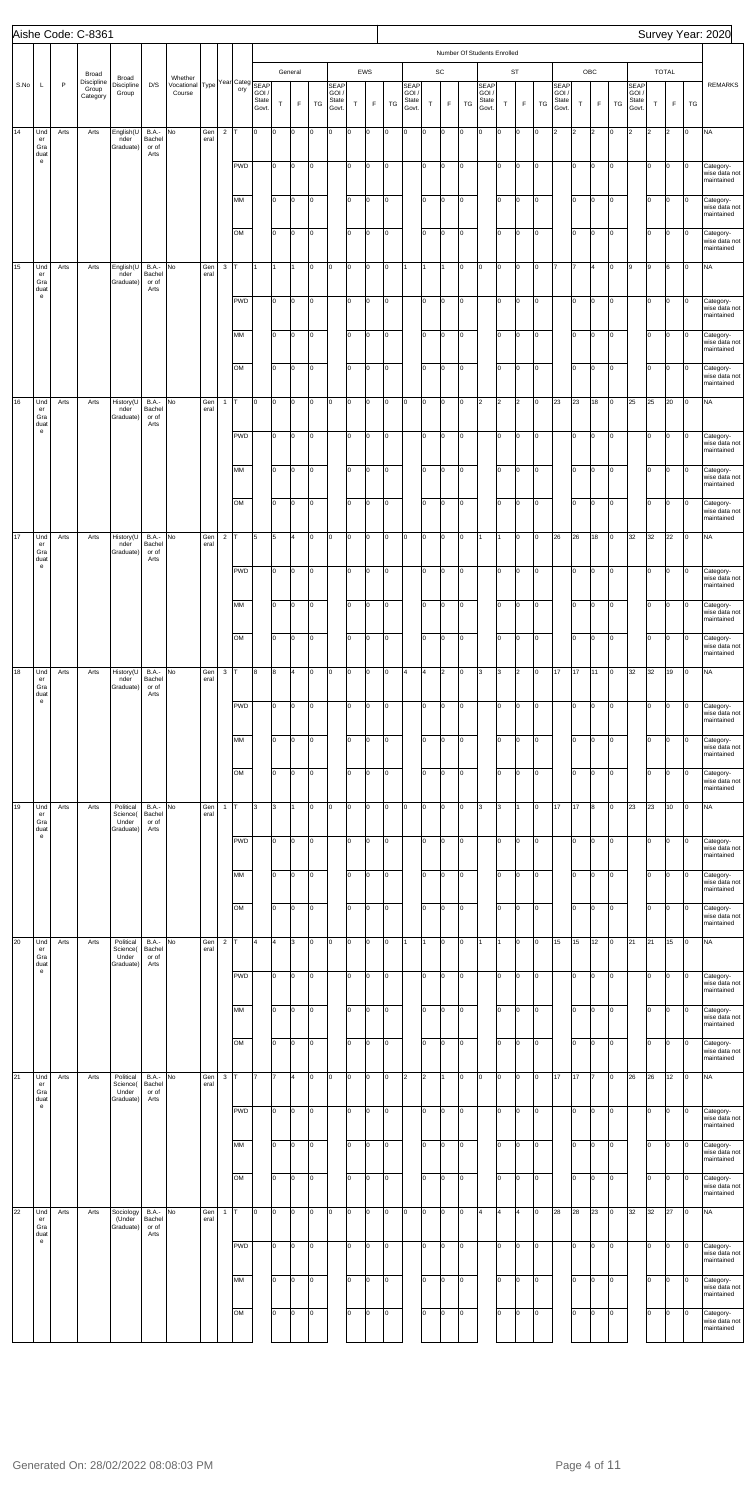| Aishe Code: C-8361 |                               |      |                                 |                                  |                                            |                                      |             |            |                   |                         |     |                |     |                                        |                           |     |     |                                        |     |                |     |                                       |     |           |     |                                       |              |     |     |                                        |     | Survey Year: 2020 |     |                                          |
|--------------------|-------------------------------|------|---------------------------------|----------------------------------|--------------------------------------------|--------------------------------------|-------------|------------|-------------------|-------------------------|-----|----------------|-----|----------------------------------------|---------------------------|-----|-----|----------------------------------------|-----|----------------|-----|---------------------------------------|-----|-----------|-----|---------------------------------------|--------------|-----|-----|----------------------------------------|-----|-------------------|-----|------------------------------------------|
|                    |                               |      |                                 |                                  |                                            |                                      |             |            |                   |                         |     |                |     |                                        |                           |     |     |                                        |     |                |     | Number Of Students Enrolled           |     |           |     |                                       |              |     |     |                                        |     |                   |     |                                          |
|                    |                               |      | Broad                           | Broad                            |                                            |                                      |             |            |                   |                         |     | General        |     |                                        |                           | EWS |     |                                        |     | SC             |     |                                       |     | <b>ST</b> |     |                                       |              | OBC |     |                                        |     | <b>TOTAL</b>      |     |                                          |
| S.No               | L                             | P    | Discipline<br>Group<br>Category | Discipline<br>Group              | D/S                                        | Whether<br>Vocational Type<br>Course |             |            | Year Categ<br>ory | GOI /<br>State<br>Govt. | T.  | E              | TG  | <b>SEAP</b><br>GOI /<br>State<br>Govt. | T.                        | F.  | TG  | <b>SEAP</b><br>GOI /<br>State<br>Govt. | T.  | $\mathsf F$    | TG  | <b>SEAP</b><br>GOI/<br>State<br>Govt. | T.  | E         | TG  | <b>SEAP</b><br>GOI/<br>State<br>Govt. | $\mathsf{T}$ | F.  | TG  | <b>SEAP</b><br>GOI /<br>State<br>Govt. | T.  | F                 | TG  | <b>REMARKS</b>                           |
| 23                 | Und<br>er<br>Gra<br>duat<br>e | Arts | Arts                            | Sociology<br>(Under<br>Graduate) | <b>B.A.-</b> No<br>Bachel<br>or of<br>Arts |                                      | Gen<br>eral | $2 \mid T$ |                   | l6                      | 6   | 5              | lo. | Iо                                     | lo.                       | Iо  | l0  | Iо                                     | lo. | O              | Io. | lз                                    | 3   | 3         | lo. | 23                                    | 23           | 21  | Io. | 32                                     | 32  | 29                | l0  | <b>NA</b>                                |
|                    |                               |      |                                 |                                  |                                            |                                      |             |            | <b>PWD</b>        |                         | I٥  | lo.            | lo. |                                        | lo                        | Iо  | Iо  |                                        | lo. | O              | Iо  |                                       | lo. | lo.       | lo. |                                       | Iо           | lo. | Iо  |                                        | lo. | lo.               | lo. | Category-<br>wise data not<br>maintained |
|                    |                               |      |                                 |                                  |                                            |                                      |             |            | MM                |                         | l٥  | lo.            | lo. |                                        | I٥                        | I٥  | lo. |                                        | lo. | lo.            | Io. |                                       | lo. | lo.       | lo. |                                       | lo.          | I0. | I0. |                                        | I٥  | lo.               | Iо  | Category-<br>wise data not<br>maintained |
|                    |                               |      |                                 |                                  |                                            |                                      |             |            | OM                |                         | I٥  | lo.            | lo. |                                        | lo.                       | lo. | lo. |                                        | lo. | $\overline{0}$ | Io. |                                       | lo. | lo.       | lo. |                                       | lo.          | lo. | lo. |                                        | lo. | lo.               | Iо  | Category-<br>wise data not<br>maintained |
| 24                 | Und<br>er<br>Gra<br>duat      | Arts | Arts                            | Sociology<br>(Under<br>Graduate) | $B.A.-$ No<br>Bachel<br>or of<br>Arts      |                                      | Gen<br>eral | $3$ T      |                   | l6                      | 6   | $\overline{4}$ | lo. | Iо                                     | $\mathsf{I}^{\mathsf{O}}$ | lo. | Iо  | $\vert$ <sub>2</sub>                   | 2   | l2             | lo. | l3                                    | Iз  | l2        | lo. | 12                                    | 12           |     | lo. | 23                                     | 23  | 15                | Iо  | <b>NA</b>                                |
|                    | e                             |      |                                 |                                  |                                            |                                      |             |            | PWD               |                         | I٥  | lo.            | lo. |                                        | I٥                        | lo. | Iо  |                                        | lo. | lo.            | Io. |                                       | lo. | lo.       | lo. |                                       | I٥           | lo. | Io. |                                        | I٥  | lo.               | Iо  | Category-<br>wise data not<br>maintained |
|                    |                               |      |                                 |                                  |                                            |                                      |             |            | MM                |                         | lo. | lo.            | lo. |                                        | I٥                        | I٥  | lo. |                                        | lo. | O              | Io. |                                       | I٥  | lo.       | lo. |                                       | lo.          | lo. | lo. |                                        | lo. | lo.               | Iо  | Category-<br>wise data not<br>maintained |
|                    |                               |      |                                 |                                  |                                            |                                      |             |            | OM                |                         | l٥  | lo.            | lo. |                                        | lo.                       | Iо  | Iо  |                                        | lo. | O              | Iо  |                                       | Ιo  | lo.       | lo. |                                       | lo.          | lo. | Iо  |                                        | lo. | lo.               | Iо  | Category-<br>wise data not<br>maintained |

|                                                              | Foreign Students Enrollment:                                                                                                                       |                                     |                                          |             |                                                                                    |                           |         |              |                         |                |                 |       |          |                 |       |                |                                                |                |                |                 |       |                |                 |       |                |                 |                                         |
|--------------------------------------------------------------|----------------------------------------------------------------------------------------------------------------------------------------------------|-------------------------------------|------------------------------------------|-------------|------------------------------------------------------------------------------------|---------------------------|---------|--------------|-------------------------|----------------|-----------------|-------|----------|-----------------|-------|----------------|------------------------------------------------|----------------|----------------|-----------------|-------|----------------|-----------------|-------|----------------|-----------------|-----------------------------------------|
|                                                              |                                                                                                                                                    |                                     |                                          |             | Whether Foreign Students Enrolled Int The Institution                              |                           |         |              |                         |                |                 |       |          |                 |       |                |                                                | No             |                |                 |       |                |                 |       |                |                 |                                         |
|                                                              |                                                                                                                                                    |                                     |                                          |             | Approved Intake Capacity of International Students along with NRI                  |                           |         |              |                         |                |                 |       |          |                 |       |                |                                                |                |                |                 |       |                |                 |       |                |                 |                                         |
|                                                              |                                                                                                                                                    |                                     |                                          |             | <b>Regular Examination Results</b>                                                 |                           |         |              |                         |                |                 |       |          |                 |       |                |                                                |                |                |                 |       |                |                 |       |                |                 |                                         |
|                                                              |                                                                                                                                                    |                                     |                                          |             | Programmes offered by Institution (Total Number of Students Appeard in Final Year) |                           |         |              |                         |                |                 |       |          |                 |       |                |                                                |                |                |                 |       |                |                 |       |                |                 |                                         |
| Note-<br>L-Level<br>T- Total<br>F- Female<br>TG- Transgender | D/S- Discipline/Subject<br>BDGC- Broad Discipline Group Category<br>BDGN- Broad Discipline Group Name<br>OM- Other Minority<br>MM- Muslim Minority |                                     |                                          |             |                                                                                    |                           |         |              |                         |                |                 |       |          |                 |       |                |                                                |                |                |                 |       |                |                 |       |                |                 |                                         |
|                                                              |                                                                                                                                                    |                                     |                                          |             |                                                                                    | Whether                   |         |              |                         | General        |                 |       | EWS      |                 |       | SC             | Total Number of Students Appeard in Final Year |                | <b>ST</b>      |                 |       | OBC            |                 |       | <b>TOTAL</b>   |                 |                                         |
| S <sub>NO</sub>                                              | L                                                                                                                                                  | P                                   | D/S                                      | <b>BDGC</b> | <b>BDGN</b>                                                                        | Vocational Type<br>Course |         | Categor<br>у | Total                   | Female         | Trans<br>Gender | Total | Female   | Trans<br>Gender | Total | Female         | Trans<br>Gender                                | Total          | Female         | Trans<br>Gender | Total | Female         | Trans<br>Gender | Total | Female         | Trans<br>Gender | <b>REMARKS</b>                          |
|                                                              |                                                                                                                                                    |                                     |                                          |             |                                                                                    |                           |         | т            |                         |                | O               |       | $\Omega$ |                 | l3    | $\overline{2}$ | Iо                                             |                |                | $\Omega$        | 17    | 12             |                 | 28    | 19             | 0               | NA                                      |
|                                                              |                                                                                                                                                    |                                     |                                          |             |                                                                                    |                           |         | PWD          | lo                      | $\mathbf 0$    | lo.             | I٥    | I٥       | I٥              | I٥    | O              | Iо                                             | o              | O              | $\Omega$        | lo.   | 0              | 0               | I٥    | $\overline{0}$ | $\Omega$        | Category-wise                           |
|                                                              | Under                                                                                                                                              | <b>B.A.-</b>                        | Assame<br>se(Unde                        |             |                                                                                    |                           | General |              |                         |                |                 |       |          |                 |       |                |                                                |                |                |                 |       |                |                 |       |                |                 | data not<br>maintained                  |
| $\overline{1}$                                               | Graduate                                                                                                                                           | Bachelor<br>of Arts                 | $\mathsf T$<br>Graduat<br>e)             | Arts        | Arts                                                                               | No                        |         | MM           | 0                       | 0              | I٥              | I٥    | O        | Iо              | I٥    | 0              | Iо                                             | lо             | O              | $\mathbf 0$     | I٥    | 0              | 0               | I٥    | 0              | <sup>0</sup>    | Category-wise<br>data not<br>maintained |
|                                                              |                                                                                                                                                    |                                     |                                          |             |                                                                                    |                           |         | OM           | O                       | 0              | lo.             | I٥    | lo       | Iо              | I٥    | lo             | lо                                             | I٥             | 0              | lо              | I٥    | 0              | 0               | Iо    | O              | <sup>0</sup>    | Category-wis<br>data not<br>maintained  |
|                                                              |                                                                                                                                                    |                                     |                                          |             |                                                                                    |                           |         | т            | 15                      | 9              | I٥              | Iо    | lo       | I٥              | 10    | 6              | Iо                                             | 6              | l3             | 0               | 30    | 20             | 0               | 61    | 38             | Iо              | NA                                      |
|                                                              | Under                                                                                                                                              | <b>B.A.-</b>                        | B.A<br>General                           |             |                                                                                    |                           |         | PWD          | $\Omega$                | $\mathbf 0$    | I٥              | I٥    | l0       | Iо              | I٥    | 0              | Iо                                             | 10             | O              | $\mathbf 0$     | I٥    | 0              | 0               | lo    | 0              | $\Omega$        | Category-wise<br>data not<br>maintainec |
| $\overline{2}$                                               | Graduate                                                                                                                                           | Bachelor<br>of Arts                 | Course(<br>Under<br>Graduat<br>e)        | Arts        | Arts                                                                               | No                        | General | MM           | I٥                      | 0              | Iо              | I٥    | lo       | I٥              | I٥    | O              | lо                                             | o              | l <sub>0</sub> | $\Omega$        | I٥    | $\Omega$       | 0               | lо    | O              |                 | Category-wise<br>data not<br>maintaineo |
|                                                              |                                                                                                                                                    |                                     |                                          |             |                                                                                    |                           |         | OM           | lo                      | O              | lo.             | I٥    | lo       | I٥              | I٥    | $\overline{0}$ | Iо                                             | o              | O              | $\Omega$        | I٥    | $\overline{0}$ | 0               | Iо    | 0              | <sup>n</sup>    | Category-wise<br>data not<br>maintained |
|                                                              |                                                                                                                                                    |                                     |                                          |             |                                                                                    |                           |         | т            | $\overline{\mathbf{c}}$ | $\overline{2}$ | Iо              | l٥    | l0       | I٥              |       | 0              | Iо                                             | ١o             | I٥             | $\mathbf 0$     | 9     | 5              | 0               | 12    |                | $\Omega$        | NA                                      |
|                                                              |                                                                                                                                                    |                                     | Economi                                  |             |                                                                                    |                           |         | PWD          | O                       | 0              | lo.             | I٥    | lo       | Iо              | I٥    | $\overline{0}$ | 0                                              | lo.            | 0              | $\mathbf 0$     | I٥    | $\overline{0}$ | 0               | lo.   | $\overline{0}$ | 10              | Category-wise<br>data not<br>maintained |
| 3                                                            | Under<br>Graduate                                                                                                                                  | <b>B.A.-</b><br>Bachelor<br>of Arts | cs(Unde<br>$\mathbf{r}$<br>Graduat<br>e) | Arts        | Arts                                                                               | No                        | General | MM           | I٥                      | 0              | Iо              | I٥    | I٥       | Iо              | lo.   | lo             | Iо                                             | I٥             | lo.            | lо              | I٥    | $\overline{0}$ | 0               | Iо    | O              | lо              | Category-wise<br>data not<br>maintained |
|                                                              |                                                                                                                                                    |                                     |                                          |             |                                                                                    |                           |         | OM           | $\Omega$                | 0              | Iо              | l0.   | l0       | Iо              | I٥    | $\mathbf 0$    | Iо                                             | 10             | 0              | $\mathbf 0$     | I٥    | 0              | 0               | I٥    | 0              | Iо              | Category-wise<br>data not<br>maintained |
|                                                              |                                                                                                                                                    |                                     |                                          |             |                                                                                    |                           |         | T            | 3                       | $\overline{2}$ | Iо              | l٥    | l0       | Iо              | I٥    | O              | Iо                                             | $\overline{2}$ |                | $\Omega$        | 15    | 9              | 10              | 20    | 12             | Iо              | <b>NA</b>                               |
|                                                              |                                                                                                                                                    |                                     | Educatio                                 |             |                                                                                    |                           |         | PWD          | I٥                      | 0              | I٥              | I٥    | I٥       | Iо              | I٥    | O              | Iо                                             | Iо             | O              | $\Omega$        | I٥    | 0              | 0               | Iо    | 0              | Iо              | Category-wise<br>data not<br>maintained |
| $\overline{4}$                                               | Under<br>Graduate                                                                                                                                  | <b>B.A.-</b><br>Bachelor<br>of Arts | n(Under<br>Graduat<br>e)                 | Arts        | Arts                                                                               | $\mathsf{No}$             | General | MM           | O                       | 0              | I٥              | l٥    | l0       | Iо              | Iо    | 0              | Iо                                             | 10             | 0              | $\mathbf 0$     | I٥    | 0              | I٥              | Iо    | 0              | Iо              | Category-wise<br>data not<br>maintained |
|                                                              |                                                                                                                                                    |                                     |                                          |             |                                                                                    |                           |         | <b>OM</b>    | I٥                      | 0              | I٥              | I٥    | l0       | Iо              | I٥    | O              | lо                                             | l0             | 0              | I٥              | I٥    | $\mathbf 0$    | Iо              | Iо    | $\overline{0}$ | Iо              | Category-wise<br>data not<br>maintained |
|                                                              |                                                                                                                                                    |                                     |                                          |             |                                                                                    |                           |         | lτ           |                         | 1              | lo.             | I٥    | l0       | I٥              |       | 1              | Iо                                             | Iо             | Iо             | $\mathbf 0$     |       | 5              | 0               | 9     |                | lо              | <b>NA</b>                               |
|                                                              |                                                                                                                                                    |                                     |                                          |             |                                                                                    |                           |         | PWD          | $\Omega$                | 0              | Iо              | I٥    | l0       | Iо              | I٥    | $\mathbf 0$    | Iо                                             | 10             | 0              | $\mathbf 0$     | I٥    | $\mathbf 0$    | 0               | I٥    | 0              | Iо              | Category-wise<br>data not<br>maintained |
| 5                                                            | Under<br>Graduate                                                                                                                                  | <b>B.A.-</b><br>Bachelor<br>of Arts | English(<br>Under<br>Graduat<br>e)       | Arts        | Arts                                                                               | No                        | General | MM           | Ιo                      | 0              | I٥              | l0.   | O        | I٥              | I٥    | O              | Iо                                             | Iо             | 0              | $\Omega$        | I٥    | 0              | 0               | Iо    | 0              | $\mathbf 0$     | Category-wise<br>data not<br>maintained |
|                                                              |                                                                                                                                                    |                                     |                                          |             |                                                                                    |                           |         | OM           | O                       | 0              | lo.             | ln.   | lo       | Iо              | I٥    | $\mathsf 0$    | Iо                                             | o              | O              | $\Omega$        | I٥    | l0             | 0               | Iо    | 0              | Iо              | Category-wise<br>data not<br>maintained |
|                                                              |                                                                                                                                                    |                                     |                                          |             |                                                                                    |                           |         |              |                         |                |                 |       |          |                 |       |                |                                                |                |                |                 |       |                |                 |       |                |                 |                                         |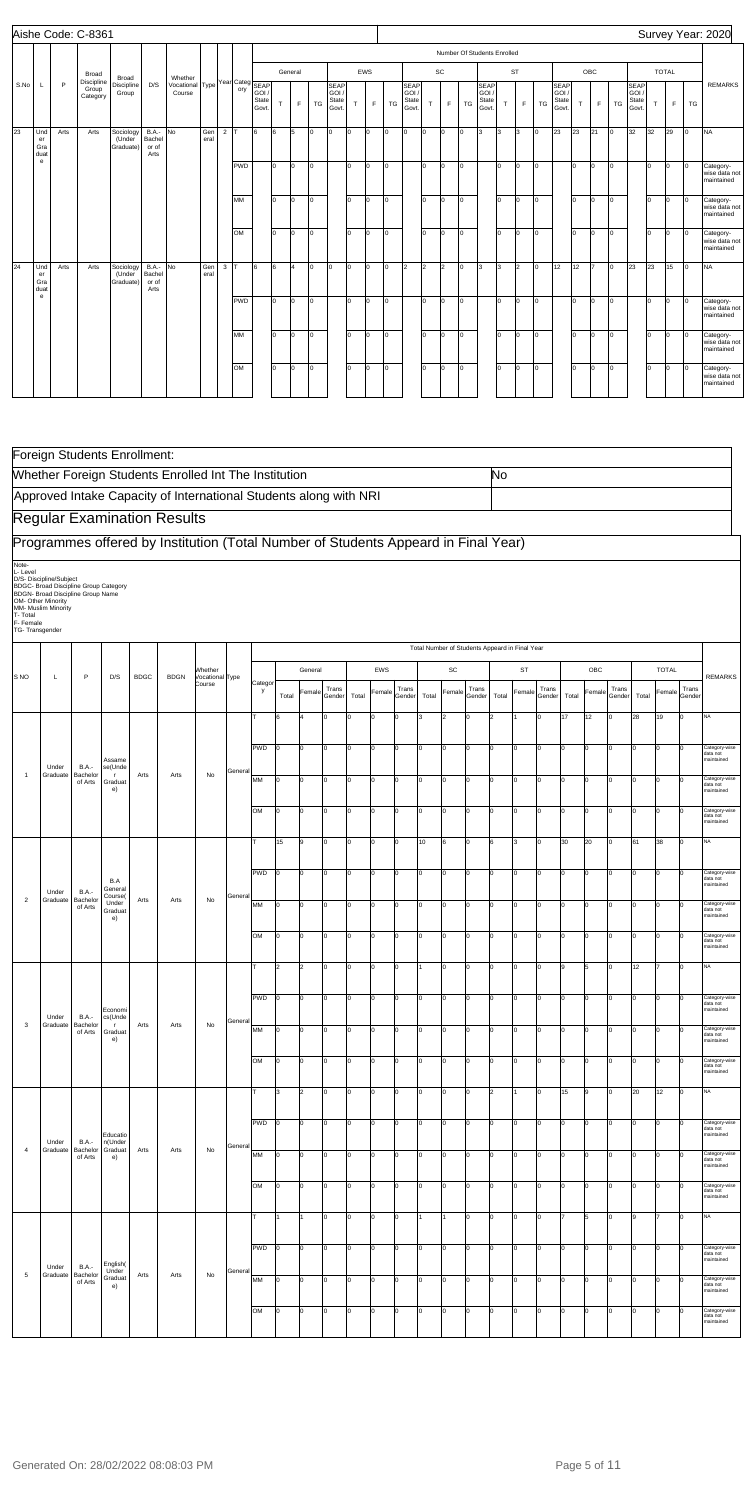|                 | Aishe Code: C-8361 |                                     |                              |             |                                                                                    |                                       |         |              |       |                |                 |       |        |                 |       |                      |                                                |       |                |                 |       |                |                 |          |                |                 | Survey Year: 2020                       |
|-----------------|--------------------|-------------------------------------|------------------------------|-------------|------------------------------------------------------------------------------------|---------------------------------------|---------|--------------|-------|----------------|-----------------|-------|--------|-----------------|-------|----------------------|------------------------------------------------|-------|----------------|-----------------|-------|----------------|-----------------|----------|----------------|-----------------|-----------------------------------------|
|                 |                    |                                     |                              |             |                                                                                    |                                       |         |              |       |                |                 |       |        |                 |       |                      | Total Number of Students Appeard in Final Year |       |                |                 |       |                |                 |          |                |                 |                                         |
| S <sub>NO</sub> | L                  | P                                   | D/S                          | <b>BDGC</b> | <b>BDGN</b>                                                                        | Whether<br>Vocational Type            |         |              |       | General        |                 |       | EWS    |                 |       | $\mathsf{SC}$        |                                                |       | ST             |                 |       | OBC            |                 |          | <b>TOTAL</b>   |                 | <b>REMARKS</b>                          |
|                 |                    |                                     |                              |             |                                                                                    | Course                                |         | Categor<br>y | Total | Female         | Trans<br>Gender | Total | Female | Trans<br>Gender | Total | Female               | Trans<br>Gender                                | Total | Female         | Trans<br>Gender | Total | Female         | Trans<br>Gender | Total    | Female         | Trans<br>Gender |                                         |
|                 |                    |                                     |                              |             |                                                                                    |                                       |         |              | 8     |                | O               | I٥    | O      | O               | 4     | 3                    | I٥                                             | l3.   | $\overline{2}$ | I٥              | 17    | 11             | Iо              | 32       | 20             | lо              | NA                                      |
|                 |                    |                                     |                              |             |                                                                                    |                                       |         |              |       |                |                 |       |        |                 |       |                      |                                                |       |                |                 |       |                |                 |          |                |                 |                                         |
|                 |                    |                                     |                              |             |                                                                                    |                                       |         | PWD          | I٥    | 0              | O               | I٥    | 0      | O               | I٥    | lo                   | Iо                                             | lо    | 0              | Iо              | I٥    | $\mathbf 0$    | $\mathbf 0$     | 0        | $\overline{0}$ | Iо              | Category-wise<br>data not               |
| 6               | Under<br>Graduate  | <b>B.A.-</b><br>Bachelor            | History(<br>Under<br>Graduat | Arts        | Arts                                                                               | No                                    | General |              |       |                |                 |       |        |                 |       |                      |                                                |       |                |                 |       |                |                 |          |                |                 | maintained                              |
|                 |                    | of Arts                             | e)                           |             |                                                                                    |                                       |         | MM           | l0    | 0              | I٥              | Iо    | 0      | 0               | I٥    | lo                   | Iо                                             | I٥    | 0              | Iо              | Iо    | 0              | 0               | 0        | lo             | $\Omega$        | Category-wise<br>data not<br>maintained |
|                 |                    |                                     |                              |             |                                                                                    |                                       |         | OM           | I٥    | l0             | O               | I٥    | l0     | 0               | I٥    | lo                   | Iо                                             | I٥    | $\mathbf 0$    | I٥              | I٥    | 0              | Iо              | o        | lo             | $\Omega$        | Category-wise<br>data not               |
|                 |                    |                                     |                              |             |                                                                                    |                                       |         |              |       |                |                 |       |        |                 |       |                      |                                                |       |                |                 |       |                |                 |          |                |                 | maintained                              |
|                 |                    |                                     |                              |             |                                                                                    |                                       |         |              |       |                | 0               | I٥    | 0      | O               | 2     |                      | Iо                                             | I٥    | 0              | $\mathbf 0$     | 17    | 17             | $\mathbf 0$     | 26       | 12             | Iо              | NA                                      |
|                 |                    |                                     |                              |             |                                                                                    |                                       |         | PWD          | I٥    | 0              | lo.             | lо    | O      | 0               | I٥    | lo                   | Iо                                             | I٥    | $\mathbf 0$    | Iо              | Iо    | $\circ$        | 0               | 0        | O              | 0               | Category-wise                           |
|                 | Under              | <b>B.A.-</b>                        | Political<br>Science(        |             |                                                                                    |                                       | General |              |       |                |                 |       |        |                 |       |                      |                                                |       |                |                 |       |                |                 |          |                |                 | data not<br>maintained                  |
| $\overline{7}$  | Graduate           | Bachelor<br>of Arts                 | Under<br>Graduat<br>e)       | Arts        | Arts                                                                               | No                                    |         | MM           | I٥    | $\Omega$       | lo.             | I٥    | O      | I٥              | I٥    | lo                   | Iо                                             | I٥    | $\mathbf 0$    | I٥              | I٥    | $\overline{0}$ | lo.             | Iо       | lo             | $\mathbf 0$     | Category-wise<br>data not<br>maintained |
|                 |                    |                                     |                              |             |                                                                                    |                                       |         | <b>OM</b>    | I٥    | 0              | I٥              | I٥    | O      | 0               | Iо    | lo                   | Iо                                             | I٥    | $\mathbf 0$    | I٥              | I٥    | $\mathbf 0$    | 0               | Iо       | $\overline{0}$ | $\mathbf 0$     | Category-wise                           |
|                 |                    |                                     |                              |             |                                                                                    |                                       |         |              |       |                |                 |       |        |                 |       |                      |                                                |       |                |                 |       |                |                 |          |                |                 | data not<br>naintained                  |
|                 |                    |                                     |                              |             |                                                                                    |                                       |         |              | 6     | $\overline{4}$ | lo.             | Iо    | O      | 0               | 2     | $\vert$ <sub>2</sub> | Iо                                             | lз    | $\overline{2}$ | Iо              | 12    | 7              | 0               | 23       | 15             | Iо              | NA                                      |
|                 |                    |                                     |                              |             |                                                                                    |                                       |         |              |       |                |                 |       |        |                 |       |                      |                                                |       |                |                 |       |                |                 |          |                |                 |                                         |
|                 |                    |                                     | Sociolog                     |             |                                                                                    |                                       |         | PWD          | I٥    | $\Omega$       | O               | Iо    | l0     | 0               | I٥    | lo                   | Iо                                             | I٥    | $\mathbf 0$    | I٥              | I٥    | 0              | $\Omega$        | o        | lo             | $\mathbf 0$     | Category-wise<br>data not<br>maintained |
| 8               | Under<br>Graduate  | <b>B.A.-</b><br>Bachelor<br>of Arts | y(Under<br>Graduat<br>e)     | Arts        | Arts                                                                               | No                                    | General | MM           | I٥    | 0              | 0               | I٥    | 0      | 0               | I٥    | lo                   | Iо                                             | I٥    | 0              | $\mathbf 0$     | I٥    | 0              | 0               | 0        | $\overline{0}$ | <sup>0</sup>    | Category-wise<br>data not               |
|                 |                    |                                     |                              |             |                                                                                    |                                       |         |              |       |                |                 |       |        |                 |       |                      |                                                |       |                |                 |       |                |                 |          |                |                 | maintained                              |
|                 |                    |                                     |                              |             |                                                                                    |                                       |         | lом          | I٥    | 0              | lo.             | lо    | O      | 0               | I٥    | lo                   | Iо                                             | I٥    | $\mathbf 0$    | Iо              | Iо    | $\overline{0}$ | 0               | $\Omega$ | lo             | $\mathbf 0$     | Category-wise<br>data not<br>maintained |
|                 |                    |                                     |                              |             | Programmes offered by Institution (Total Number of Students Passed/Awarded Degree) |                                       |         |              |       |                |                 |       |        |                 |       |                      |                                                |       |                |                 |       |                |                 |          |                |                 |                                         |
|                 |                    |                                     |                              |             |                                                                                    |                                       |         |              |       |                |                 |       |        |                 |       |                      | Total Number of Students Passed/Awarded Degree |       |                |                 |       |                |                 |          |                |                 |                                         |
|                 |                    |                                     |                              |             |                                                                                    | Whether                               |         |              |       |                |                 |       |        |                 |       |                      |                                                |       |                |                 |       |                |                 |          |                |                 |                                         |
| S NO            | Г                  | P                                   | D/S                          |             | <b>BDGN</b><br><b>BDGC</b>                                                         | Vocation<br>al Course <sup>Type</sup> |         | Categor      |       | General        |                 |       | EWS    |                 |       | SC                   |                                                |       | ST             |                 |       | OBC            |                 |          | <b>TOTAL</b>   |                 | <b>REMARKS</b>                          |
|                 |                    |                                     |                              |             |                                                                                    |                                       |         | y            | Total | Female         | Trans<br>Gender | Total | Female | Trans<br>Gender | Total | Female               | Trans<br>Gender                                | Total | Female         | Trans<br>Gender | Total | Female         | Trans<br>Gender | Total    | Female         | Trans<br>Gender |                                         |
|                 |                    |                                     |                              |             |                                                                                    |                                       |         |              | 5     | 3              | Iо              | lо    | 0      | 0               | 2     |                      | Iо                                             | 2     | 11             | Iо              | 15    | 10             | $ 0\rangle$     | 24       | 15             | $ 0\rangle$     | <b>NA</b>                               |
|                 |                    |                                     |                              |             |                                                                                    |                                       |         | PWD          | I٥    | 0              | Iо              | Iо    | O      | 0               | I٥    | lo                   | Iо                                             | I٥    | 0              | Iо              | Iо    | $\overline{0}$ | 0               | o        | lo             | Iо              | Category-wise                           |
|                 |                    | B.A.-                               | Assamese(                    |             |                                                                                    |                                       |         |              |       |                |                 |       |        |                 |       |                      |                                                |       |                |                 |       |                |                 |          |                |                 | data not<br>maintained                  |
| $\overline{1}$  | Under<br>Graduate  | Bachelor<br>of Arts                 | Under<br>Graduate)           |             | Arts<br>Arts                                                                       | No                                    | General | MM           | I٥    | $\Omega$       | I٥              | I٥    | O      | 0               | I٥    | $\overline{0}$       | I٥                                             | I٥    | $\Omega$       | I٥              | l٥    | 0              | $\mathbf 0$     | Iо       | $\overline{0}$ | 0               | Category-wise<br>data not               |
|                 |                    |                                     |                              |             |                                                                                    |                                       |         |              |       |                |                 |       |        |                 |       |                      |                                                |       |                |                 |       |                |                 |          |                |                 | maintained                              |
|                 |                    |                                     |                              |             |                                                                                    |                                       |         | <b>OM</b>    | I٥    | 0              | I٥              | I٥    | 0      | 0               | Iо    | 10                   | Iо                                             | I٥    | $\mathbf 0$    | I٥              | I٥    | $\mathbf 0$    | $\mathbf 0$     | Iо       | $\overline{0}$ | Iо              | Category-wise<br>data not<br>maintained |
|                 |                    |                                     |                              |             |                                                                                    |                                       |         | T            | 3     | $\overline{2}$ | Iо              | Iо    | O      | 0               | 2     |                      | I٥                                             | 2     | 0              | Iо              | 4     | 3              | 0               | 11       | 6              | $\mathbf 0$     | NA                                      |
|                 |                    |                                     |                              |             |                                                                                    |                                       |         |              |       |                |                 |       |        |                 |       |                      |                                                |       |                |                 |       |                |                 |          |                |                 |                                         |
|                 |                    |                                     | B.A                          |             |                                                                                    |                                       |         | PWD          | I٥    | $\Omega$       | O               | I٥    | O      | 0               | I٥    | $\overline{0}$       | Iо                                             | I٥    | $\Omega$       | 0               | I٥    | $\overline{0}$ | $\mathbf 0$     | Iо       | $\overline{0}$ | 0               | Category-wise<br>data not<br>maintained |
| $\overline{2}$  | Under<br>Graduate  | B.A.-<br>Bachelor<br>of Arts        | General<br>Course(Und<br>er  |             | Arts<br>Arts                                                                       | No                                    | General | MM           | I٥    | 0              | O               | I٥    | 0      | 0               | Iо    | lo                   | Iо                                             | I٥    | 0              | $\mathbf 0$     | I٥    | $\mathbf 0$    | $\mathbf 0$     | o        | $\overline{0}$ | Iо              | Category-wise<br>data not               |
|                 |                    |                                     | Graduate)                    |             |                                                                                    |                                       |         |              |       |                |                 |       |        |                 |       |                      |                                                |       |                |                 |       |                |                 |          |                |                 | maintained                              |
|                 |                    |                                     |                              |             |                                                                                    |                                       |         | lом          | I٥    | 0              | Iо              | Iо    | O      | 0               | I٥    | O                    | Iо                                             | I٥    | $\mathbf 0$    | Iо              | Iо    | $\overline{0}$ | 0               | o        | lo             | 0               | Category-wise<br>data not<br>maintained |
|                 |                    |                                     |                              |             |                                                                                    |                                       |         | lτ.          | 2     | $\overline{2}$ | lo.             | Iо    | O      | I٥              | I٥    | $\overline{0}$       | Iо                                             | I٥    | $\Omega$       | I٥              | lз    | 1              | Iо              | 5        | 3              | lо              | NA                                      |
|                 |                    |                                     |                              |             |                                                                                    |                                       |         |              |       |                |                 |       |        |                 |       |                      |                                                |       |                |                 |       |                |                 |          |                |                 |                                         |
|                 |                    |                                     |                              |             |                                                                                    |                                       |         | PWD          | l0    | 0              | 0               | I٥    | 0      | 0               | I٥    | 10                   | Iо                                             | I٥    | 0              | I٥              | I٥    | 0              | $\mathbf 0$     | o        | $\overline{0}$ | Iо              | Category-wise<br>data not<br>maintained |
| $_{3}$          | Under<br>Graduate  | B.A.-<br>Bachelor                   | Economics(<br>Under          |             | Arts<br>Arts                                                                       | $\mathsf{No}$                         | General | MM           | l0    | 0              | Iо              | Iо    | 0      | 0               | I٥    | lo                   | Iо                                             | I٥    | 0              | Iо              | Iо    | 0              | 0               | 0        | $\overline{0}$ | 0               | Category-wise                           |
|                 |                    | of Arts                             | Graduate)                    |             |                                                                                    |                                       |         |              |       |                |                 |       |        |                 |       |                      |                                                |       |                |                 |       |                |                 |          |                |                 | data not<br>maintained                  |
|                 |                    |                                     |                              |             |                                                                                    |                                       |         | OM           | I٥    | $\Omega$       | O               | I٥    | O      | O               | I٥    | $\overline{0}$       | Iо                                             | I٥    | $\Omega$       | Iо              | I٥    | 0              | $\mathbf 0$     | o        | $\overline{0}$ | 0               | Category-wise<br>data not               |
|                 |                    |                                     |                              |             |                                                                                    |                                       |         |              |       |                |                 |       |        |                 |       |                      |                                                |       |                |                 |       |                |                 |          |                |                 | maintained                              |
|                 |                    |                                     |                              |             |                                                                                    |                                       |         | т            | 2     |                | O               | I٥    | 0      | O               | Iо    | lo                   | Iо                                             |       |                | Iо              | 10    | 6              | $\mathbf 0$     | 13       | 8              | Iо              | NA                                      |
|                 |                    |                                     |                              |             |                                                                                    |                                       |         | PWD          | I٥    | 0              | I٥              | Iо    | O      | 0               | I٥    | lo                   | I٥                                             | I٥    | 0              | Iо              | Iо    | $\overline{0}$ | 0               | o        | $\overline{0}$ | 0               | Category-wise<br>data not               |
| $\overline{4}$  | Under              | B.A.-<br>Bachelor                   | Education(<br>Under          |             | Arts<br>Arts                                                                       | No                                    | General |              |       |                |                 |       |        |                 |       |                      |                                                |       |                |                 |       |                |                 |          |                |                 | maintained                              |
|                 | Graduate           | of Arts                             | Graduate)                    |             |                                                                                    |                                       |         | MM           | I٥    | $\Omega$       | I٥              | I٥    | O      | 0               | I٥    | $\overline{0}$       | Iо                                             | I٥    | $\Omega$       | I٥              | I٥    | $\overline{0}$ | Iо              | Iо       | $\overline{0}$ | Iо              | Category-wise<br>data not<br>maintained |
|                 |                    |                                     |                              |             |                                                                                    |                                       |         | <b>OM</b>    | I٥    | 0              | 0               | I٥    | 0      | 0               | I٥    | 10                   | Iо                                             | I٥    | 0              | I٥              | I٥    | 0              | $\mathbf 0$     | o        | $\overline{0}$ | Iо              | Category-wise<br>data not               |
|                 |                    |                                     |                              |             |                                                                                    |                                       |         |              |       |                |                 |       |        |                 |       |                      |                                                |       |                |                 |       |                |                 |          |                |                 | maintained                              |
|                 |                    |                                     |                              |             |                                                                                    |                                       |         | lτ.          | 1     | $\mathbf{1}$   | Iо              | Iо    | 0      | 0               | 1     |                      | I٥                                             | I٥    | 0              | Iо              | lз    | $\overline{2}$ | 0               | 5        | $\overline{4}$ | $\mathbf 0$     | NA                                      |
|                 |                    |                                     |                              |             |                                                                                    |                                       |         | PWD          | I٥    | $\Omega$       | O               | I٥    | O      | lo.             | I٥    | $\overline{0}$       | lo.                                            | I٥    | $\Omega$       | Iо              | I٥    | $\overline{0}$ | Iо              | O        | $\overline{0}$ | 0               | Category-wise<br>data not               |

| 5 | Under    | B.A.-<br>Bachelor   | English(Un<br>der | Arts | Arts | No | General |            |    |          |     |    |   |    |     |          |     |          |    |     |    |          |                |     |        |              | maintained                              |
|---|----------|---------------------|-------------------|------|------|----|---------|------------|----|----------|-----|----|---|----|-----|----------|-----|----------|----|-----|----|----------|----------------|-----|--------|--------------|-----------------------------------------|
|   | Graduate | of Arts             | Graduate)         |      |      |    |         | <b>IMM</b> | I٥ | lo       | Iо  | lо | - | I٥ | lo. | $\Omega$ | lo. | I٥       | Iо | lo. |    | l0       | l <sub>0</sub> | I٥  | $\sim$ | lo.          | Category-wise<br>data not<br>maintained |
|   |          |                     |                   |      |      |    |         | <b>OM</b>  |    | $\Omega$ | l0  | 10 |   |    |     | $\Omega$ |     |          | l0 | l0  |    | <b>n</b> |                | lo. |        | $\Omega$     | Category-wise<br>data not<br>maintained |
|   |          |                     |                   |      |      |    |         | -          | l5 | l3       | Iо  | Iо |   | I٥ | l2  | 2        | Iо  | l2       |    | l0  | 15 | 9        | Iо             | 24  | 15     | I٥           | N <sub>A</sub>                          |
| 6 | Under    | B.A.-               | History(Und       | Arts |      | No | General | PWD        |    | l0.      | I٥  | 10 |   | In | I٥  | $\Omega$ |     | $\Omega$ | 0  | IO. |    |          | ın             | I٥  |        | ln.          | Category-wise<br>data not<br>maintained |
|   | Graduate | Bachelor<br>of Arts | er<br>Graduate)   |      | Arts |    |         | MM         | Iо | O        | lo. | Iо |   | I٥ | l٥  | $\Omega$ | I٥  | l٥       | Iо | lo. |    | ln.      | l <sub>0</sub> | I٥  | in.    | lo.          | Category-wise<br>data not<br>maintained |
|   |          |                     |                   |      |      |    |         | Іом        |    | ln.      | I٥  | 10 |   |    | l٥  | $\Omega$ |     |          | m  |     |    |          |                | l٥  |        | <sup>n</sup> | Category-wise<br>data not<br>maintained |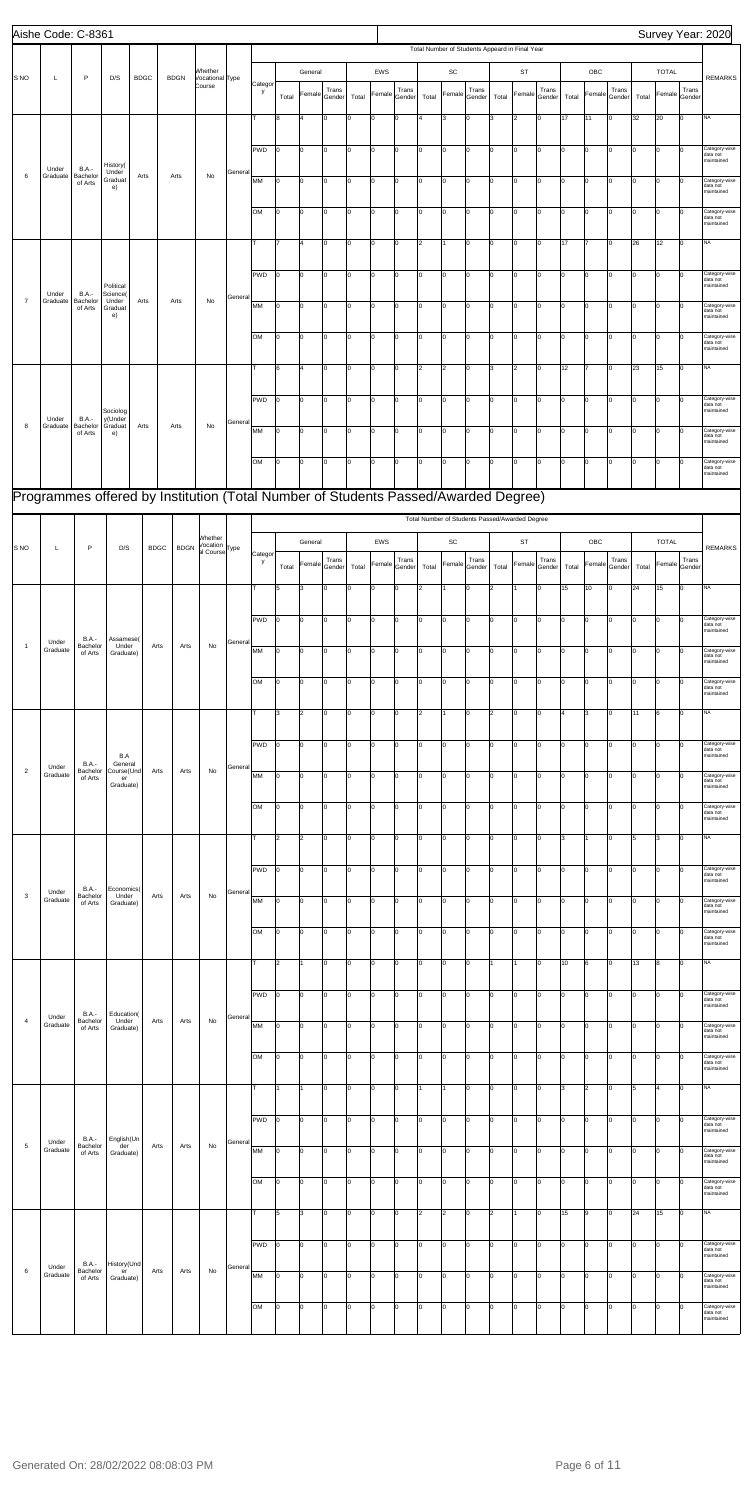|                           | Aishe Code: C-8361 |                                     |                                                                                               |             |             |                                                  |         |              |       |                      |                 |       |              |                 |                |                              |                                                           |                |                |                 |       |                |                 |       |              |                 | Survey Year: 2020                       |
|---------------------------|--------------------|-------------------------------------|-----------------------------------------------------------------------------------------------|-------------|-------------|--------------------------------------------------|---------|--------------|-------|----------------------|-----------------|-------|--------------|-----------------|----------------|------------------------------|-----------------------------------------------------------|----------------|----------------|-----------------|-------|----------------|-----------------|-------|--------------|-----------------|-----------------------------------------|
|                           |                    |                                     |                                                                                               |             |             |                                                  |         |              |       |                      |                 |       |              |                 |                |                              | Total Number of Students Passed/Awarded Degree            |                |                |                 |       |                |                 |       |              |                 |                                         |
| S <sub>NO</sub>           | $\mathsf{L}$       | P                                   | D/S                                                                                           | <b>BDGC</b> | <b>BDGN</b> | Whether<br>Vocation<br>al Course <sup>Type</sup> |         |              |       | General              |                 |       | EWS          |                 |                | $\operatorname{\textsf{SC}}$ |                                                           |                | ST             |                 |       | OBC            |                 |       | <b>TOTAL</b> |                 | <b>REMARKS</b>                          |
|                           |                    |                                     |                                                                                               |             |             |                                                  |         | Categor<br>y | Total | Female               | Trans<br>Gender | Total | Female       | Trans<br>Gender | Total          | Female                       | Trans<br>Gender                                           | Total          | Female         | Trans<br>Gender | Total | Female         | Trans<br>Gender | Total | Female       | Trans<br>Gender |                                         |
|                           |                    |                                     |                                                                                               |             |             |                                                  |         |              |       | l3                   | Jо              | I٥    | $\mathsf{o}$ | 0               | $\overline{2}$ | 1                            | $\mathbf 0$                                               | lo             | O              | Iо              | 13    |                | $\mathbf 0$     | 19    | 8            | $\mathbf 0$     | NA                                      |
|                           |                    |                                     |                                                                                               |             |             |                                                  |         |              |       |                      |                 |       |              |                 |                |                              |                                                           |                |                |                 |       |                |                 |       |              |                 |                                         |
|                           |                    |                                     |                                                                                               |             |             |                                                  |         | PWD          | lo    | O                    | Iо              | I٥    | 0            | I٥              | ١o             | O                            | I٥                                                        | Iо             | 0              | Iо              | Iо    | 0              | Iо              | o     | 0            | Iо              | Category-wise<br>data not               |
| $\boldsymbol{7}$          | Under              | B.A.-<br>Bachelor                   | Political<br>Science(Un                                                                       | Arts        | Arts        | No                                               | General |              |       |                      |                 |       |              |                 |                |                              |                                                           |                |                |                 |       |                |                 |       |              |                 | maintained                              |
|                           | Graduate           | of Arts                             | der<br>Graduate)                                                                              |             |             |                                                  |         | MM           | Iо    | lo                   | Iо              | lо    | $\mathsf{o}$ | lo.             | I٥             | lo                           | lo.                                                       | Iо             | lо             | lо              | lо    | $\overline{0}$ | 10              | o     | l0           | $\mathbf 0$     | Category-wise<br>data not<br>maintained |
|                           |                    |                                     |                                                                                               |             |             |                                                  |         | OM           | Ιo    | lo                   | Iо              | lо    | $\mathsf{o}$ | 0               | o              | O                            | I٥                                                        | Iо             | lо             | Iо              | I٥    | $\overline{0}$ | 0               | o     | Iо           | $\Omega$        | Category-wise<br>data not               |
|                           |                    |                                     |                                                                                               |             |             |                                                  |         |              |       |                      |                 |       |              |                 |                |                              |                                                           |                |                |                 |       |                |                 |       |              |                 | maintained                              |
|                           |                    |                                     |                                                                                               |             |             |                                                  |         |              | 4     | 2                    | Iо              | I٥    | 0            | I٥              | $\overline{2}$ | $\overline{2}$               | I٥                                                        | 2              |                | Iо              | 8     | 4              | Iо              | 16    | 9            | Iо              | NA                                      |
|                           |                    |                                     |                                                                                               |             |             |                                                  |         | <b>PWD</b>   | I٥    | lo                   | Iо              | lо    | $\mathsf{o}$ | 0               | lo.            | lo                           | I٥                                                        | Iо             | lо             | Iо              | I٥    | 0              | O               | lo    | lo           | $\mathbf 0$     | Category-wise<br>data not               |
|                           | Under              | <b>B.A.-</b>                        | Sociology(U                                                                                   |             |             |                                                  | General |              |       |                      |                 |       |              |                 |                |                              |                                                           |                |                |                 |       |                |                 |       |              |                 | maintained                              |
| $\bf8$                    | Graduate           | Bachelor<br>of Arts                 | nder<br>Graduate)                                                                             | Arts        | Arts        | No                                               |         | MM           | Iо    | lo                   | Iо              | lо    | $\mathbf 0$  | $\mathbf 0$     | o              | $\mathsf{o}$                 | I٥                                                        | lo.            | lо             | Iо              | lо    | $\overline{0}$ | 0               | o     | lo           | <sup>0</sup>    | Category-wise<br>data not<br>maintained |
|                           |                    |                                     |                                                                                               |             |             |                                                  |         | <b>OM</b>    | lо    | O                    | Iо              | I٥    | 0            | I٥              | O              | O                            | I٥                                                        | Iо             | 0              | Iо              | I٥    | 0              | Iо              | 0     | O            | n               | Category-wise                           |
|                           |                    |                                     |                                                                                               |             |             |                                                  |         |              |       |                      |                 |       |              |                 |                |                              |                                                           |                |                |                 |       |                |                 |       |              |                 | data not<br>maintained                  |
|                           |                    |                                     | Programmes offered by Institution (Out of Total, Number of Students Passed with 60% or above) |             |             |                                                  |         |              |       |                      |                 |       |              |                 |                |                              |                                                           |                |                |                 |       |                |                 |       |              |                 |                                         |
|                           |                    |                                     |                                                                                               |             |             |                                                  |         |              |       |                      |                 |       |              |                 |                |                              | Out of Total, Number of Students Passed with 60% or above |                |                |                 |       |                |                 |       |              |                 |                                         |
|                           |                    |                                     |                                                                                               |             |             | Whether                                          |         |              |       | General              |                 |       | EWS          |                 |                | $\operatorname{\textsf{SC}}$ |                                                           |                | ST             |                 |       | OBC            |                 |       | <b>TOTAL</b> |                 |                                         |
| S <sub>NO</sub>           | L                  | P                                   | D/S                                                                                           | <b>BDGC</b> | <b>BDGN</b> | Vocation<br>al Course <sup>Type</sup>            |         | Categor<br>y |       | Female               | Trans           |       | Female       | Trans           |                | Female                       | Trans                                                     |                | Female         | Trans           |       | Female         | Trans           |       | Female       | Trans           | <b>REMARKS</b>                          |
|                           |                    |                                     |                                                                                               |             |             |                                                  |         |              | Total |                      | Gender          | Total |              | Gender          | Total          |                              | Gender                                                    | Total          |                | Gender          | Total |                | Gender          | Total |              | Gender          |                                         |
|                           |                    |                                     |                                                                                               |             |             |                                                  |         |              |       | 3                    | Iо              | lo    | $\mathbf 0$  | O               |                |                              | $\mathbf 0$                                               |                | $\mathbf 0$    | Iо              | 13    | 8              | $\mathbf 0$     | 19    | 12           | $\mathbf 0$     | NA                                      |
|                           |                    |                                     |                                                                                               |             |             |                                                  |         | PWD          | lo    | O                    | Iо              | lо    | 0            | I٥              | O              | O                            | I٥                                                        | Iо             | 0              | Iо              | Iо    | 0              | Iо              | o     | 0            | Iо              | Category-wise<br>data not               |
| $\overline{1}$            | Under<br>Graduate  | <b>B.A.-</b><br>Bachelor            | Assames<br>e(Under                                                                            | Arts        | Arts        | No                                               | General |              |       |                      |                 |       |              |                 |                |                              |                                                           |                |                |                 |       |                |                 |       |              |                 | maintained                              |
|                           |                    | of Arts                             | Graduate)                                                                                     |             |             |                                                  |         | MM           | I٥    | lo                   | Iо              | lо    | $\mathsf{o}$ | lo.             | I٥             | o                            | lo.                                                       | Iо             | lо             | lо              | lо    | $\overline{0}$ | 10              | Iо    | l0           | $\mathbf 0$     | Category-wise<br>data not<br>maintained |
|                           |                    |                                     |                                                                                               |             |             |                                                  |         | OM           | lо    | lo                   | Jо              | lо    | $\mathsf{o}$ | 0               | I٥             | O                            | lo.                                                       | lo.            | lо             | lо              | I٥    | $\overline{0}$ | 0               | Iо    | lo           | $\Omega$        | Category-wise                           |
|                           |                    |                                     |                                                                                               |             |             |                                                  |         |              |       |                      |                 |       |              |                 |                |                              |                                                           |                |                |                 |       |                |                 |       |              |                 | data not<br>maintained                  |
|                           |                    |                                     |                                                                                               |             |             |                                                  |         |              | 10    | $\overline{0}$       | 10              | 0     | 0            | $\overline{0}$  | 0              | 0                            | 0                                                         | $\overline{0}$ | $\overline{0}$ | 10              | Iо    | 0              | 10              | Iо    | 0            | 10              | Category-wise<br>data not<br>maintained |
|                           |                    |                                     |                                                                                               |             |             |                                                  |         | <b>PWD</b>   | 10    | lo                   | Iо              | I٥    | 0            | 0               | ١o             | O                            | lo.                                                       | 10             | lо             | Iо              | lо    | 0              | 0               | o     | lo           | Iо              | Category-wise                           |
|                           | Under              | <b>B.A.-</b>                        | B.A<br>General                                                                                |             |             |                                                  |         |              |       |                      |                 |       |              |                 |                |                              |                                                           |                |                |                 |       |                |                 |       |              |                 | data not<br>maintained                  |
| $\overline{2}$            | Graduate           | Bachelor<br>of Arts                 | Course(U<br>nder<br>Graduate)                                                                 | Arts        | Arts        | No                                               | General | MM           | 10    | l0                   | Iо              | I٥    | $\mathbf 0$  | O               | o              | O                            | I٥                                                        | Ιo             | O              | Iо              | I٥    | 0              | O               | o     | lo           | <sup>0</sup>    | Category-wise<br>data not<br>maintained |
|                           |                    |                                     |                                                                                               |             |             |                                                  |         | OM           | 0     | lo                   | Iо              | I٥    | 0            | O               | ١o             | O                            | Iо                                                        | lо             | O              | Iо              | I٥    | 0              | Iо              | o     | 0            | Iо              | Category-wise                           |
|                           |                    |                                     |                                                                                               |             |             |                                                  |         |              |       |                      |                 |       |              |                 |                |                              |                                                           |                |                |                 |       |                |                 |       |              |                 | data not<br>maintained                  |
|                           |                    |                                     |                                                                                               |             |             |                                                  |         | T            | 2     | $\vert$ <sub>2</sub> | Iо              | I٥    | 0            | 0               | I٥             | O                            | Iо                                                        | 10             | 0              | lо              | 3     | $\overline{1}$ | 0               | 5     | 3            | Iо              | NA                                      |
|                           |                    |                                     |                                                                                               |             |             |                                                  |         |              |       |                      |                 |       |              |                 |                |                              |                                                           |                |                |                 |       |                |                 |       |              |                 |                                         |
|                           |                    |                                     | Economic                                                                                      |             |             |                                                  |         | PWD          | ln.   | lo                   | Iо              | I٥    | $\mathsf{o}$ | 0               | I٥             | O                            | Iо                                                        | Iо             | O              | lо              | lо    | $\overline{0}$ | 0               | o     | lo           | 0               | Category-wise<br>data not<br>maintained |
| $\ensuremath{\mathsf{3}}$ | Under<br>Graduate  | <b>B.A.-</b><br>Bachelor<br>of Arts | s(Under<br>Graduate)                                                                          | Arts        | Arts        | No                                               | General | MM           | 10    | O                    | Iо              | I٥    | 0            | 0               | ١o             | O                            | 0                                                         | Iо             | 0              | Iо              | I٥    | 0              | O               | 0     | O            | $\mathbf 0$     | Category-wise<br>data not               |
|                           |                    |                                     |                                                                                               |             |             |                                                  |         |              |       |                      |                 |       |              |                 |                |                              |                                                           |                |                |                 |       |                |                 |       |              |                 | maintained                              |
|                           |                    |                                     |                                                                                               |             |             |                                                  |         | OM           | 10    | lo                   | Iо              | I٥    | 0            | 0               | ١o             | O                            | lо                                                        | 10             | 0              | Iо              | lо    | 0              | O               | o     | 0            | Iо              | Category-wise<br>data not<br>maintained |
|                           |                    |                                     |                                                                                               |             |             |                                                  |         | T            |       |                      | Iо              | lо    | $\mathsf{o}$ | 0               | o              | O                            | I٥                                                        | I٥             | O              | Iо              | lо    | $\overline{0}$ | O               |       | 11           | $\mathbf 0$     | NA                                      |
|                           |                    |                                     |                                                                                               |             |             |                                                  |         |              |       |                      |                 |       |              |                 |                |                              |                                                           |                |                |                 |       |                |                 |       |              |                 |                                         |
|                           |                    |                                     |                                                                                               |             |             |                                                  |         | <b>PWD</b>   | lo    | O                    | Iо              | I٥    | 0            | I٥              | O              | O                            | I٥                                                        | lо             | O              | Iо              | lо    | 0              | Iо              | o     | l0           | Iо              | Category-wise<br>data not<br>maintained |
| $\overline{4}$            | Under<br>Graduate  | B.A.-<br>Bachelor                   | Education<br>(Under<br>Graduate)                                                              | Arts        | Arts        | No                                               | General | MM           | 10    | lo                   | Iо              | I٥    | 0            | 0               | I٥             | O                            | lо                                                        | 10             | 0              | lо              | lо    | $\overline{0}$ | 0               | Iо    | l0           | Iо              | Category-wise                           |
|                           |                    | of Arts                             |                                                                                               |             |             |                                                  |         |              |       |                      |                 |       |              |                 |                |                              |                                                           |                |                |                 |       |                |                 |       |              |                 | data not<br>maintained                  |
|                           |                    |                                     |                                                                                               |             |             |                                                  |         | OM           | Iо    | o                    | Jо              | I٥    | $\mathsf{o}$ | 0               | I٥             | 0                            | lo.                                                       | Iо             | O              | lо              | I٥    | $\overline{0}$ | 0               | Iо    | lo           | 0               | Category-wise<br>data not               |
|                           |                    |                                     |                                                                                               |             |             |                                                  |         |              |       |                      |                 |       |              |                 |                |                              |                                                           |                |                |                 |       |                |                 |       |              |                 | maintained                              |
|                           |                    |                                     |                                                                                               |             |             |                                                  |         |              |       |                      | Iо              | I٥    | 0            | O               | 0              | O                            | Iо                                                        | Iо             | 0              | Iо              | I٥    | 0              | Iо              | 1     | 11           | Iо              | NA                                      |
|                           |                    |                                     |                                                                                               |             |             |                                                  |         | PWD          | 10    | lo                   | Iо              | I٥    | 0            | O               | ١o             | O                            | lо                                                        | 10             | O              | Iо              | lо    | 0              | O               | l0    | 0            | Iо              | Category-wise<br>data not               |
| 5                         | Under<br>Graduate  | <b>B.A.-</b><br>Bachelor            | English(U<br>nder                                                                             | Arts        | Arts        | No                                               | General |              |       |                      |                 |       |              |                 |                |                              |                                                           |                |                |                 |       |                |                 |       |              |                 | maintained                              |
|                           |                    | of Arts                             | Graduate)                                                                                     |             |             |                                                  |         | MM           | lо    | o                    | Iо              | I٥    | $\mathbf 0$  | O               | o              | O                            | I٥                                                        | I٥             | O              | Iо              | I٥    | 0              | O               | o     | lo           | <sup>0</sup>    | Category-wise<br>data not<br>maintained |
|                           |                    |                                     |                                                                                               |             |             |                                                  |         | OM           | 0     | lo                   | Iо              | I٥    | 0            | I٥              | o              | O                            | Iо                                                        | lо             | O              | Iо              | I٥    | 0              | Iо              | o     | 0            | Iо              | Category-wise<br>data not               |
|                           |                    |                                     |                                                                                               |             |             |                                                  |         |              |       |                      |                 |       |              |                 |                |                              |                                                           |                |                |                 |       |                |                 |       |              |                 | maintained                              |
|                           |                    |                                     |                                                                                               |             |             |                                                  |         | lτ           | 3     | $\vert$ <sub>2</sub> | Iо              | I٥    | 0            | 0               | 1              | 1                            | lо                                                        | I1             | 0              | lо              | 6     | 3              | 10              | 11    | 6            | Iо              | NA                                      |
|                           |                    |                                     |                                                                                               |             |             |                                                  |         | PWD          | Iо    | $\vert$ 0            | Jо              | I٥    | $\mathbf 0$  | O               | O              | 0                            | lo.                                                       | lо             | O              | lо              | I٥    | $\circ$        | O               | O     | O            | Iо              | Category-wise<br>data not               |

| 6              | Under<br>Graduate | <b>B.A.-</b><br>Bachelor | History(U<br>nder              | Arts | Arts | No | General |            |    |          |    |          |  |    |     |    |    |        |    |                |          |        |              |     | maintained                              |
|----------------|-------------------|--------------------------|--------------------------------|------|------|----|---------|------------|----|----------|----|----------|--|----|-----|----|----|--------|----|----------------|----------|--------|--------------|-----|-----------------------------------------|
|                |                   | of Arts                  | Graduate)                      |      |      |    |         | <b>MM</b>  | I٥ | $\Omega$ |    |          |  |    | Iо  | l٥ | 10 | $\sim$ | I٥ | l <sub>0</sub> | n        | $\sim$ | n            | Iо  | Category-wise<br>data not<br>maintained |
|                |                   |                          |                                |      |      |    |         | lом        | I٥ |          |    |          |  |    | lo. |    |    |        | I٥ |                |          |        |              | Iо  | Category-wise<br>data not<br>maintained |
|                |                   |                          |                                |      |      |    |         |            |    | 3        | I٥ | I٥       |  | I٥ | Iо  | I٥ | 10 |        | l6 | 3              | $\Omega$ | 10     | <sub>6</sub> | Iо  | N <sub>A</sub>                          |
| $\overline{7}$ | Under<br>Graduate | B.A.-<br>Bachelor        | Political<br>Science(<br>Under | Arts | Arts | No | General | PWD        | I٥ | $\Omega$ |    |          |  |    | l0  | ın |    |        |    |                |          |        |              | Iо  | Category-wise<br>data not<br>maintained |
|                |                   | of Arts                  | Graduate)                      |      |      |    |         | <b>IMM</b> | I٥ | 0        | l٥ | $\Omega$ |  |    | Iо  | I٥ | Ic |        | I٥ |                | n        |        | ln.          | lo. | Category-wise<br>data not<br>maintained |
|                |                   |                          |                                |      |      |    |         | Іом        | lo |          |    |          |  |    | l0  | ın |    |        |    |                |          |        |              | l0. | Category-wise<br>data not<br>maintained |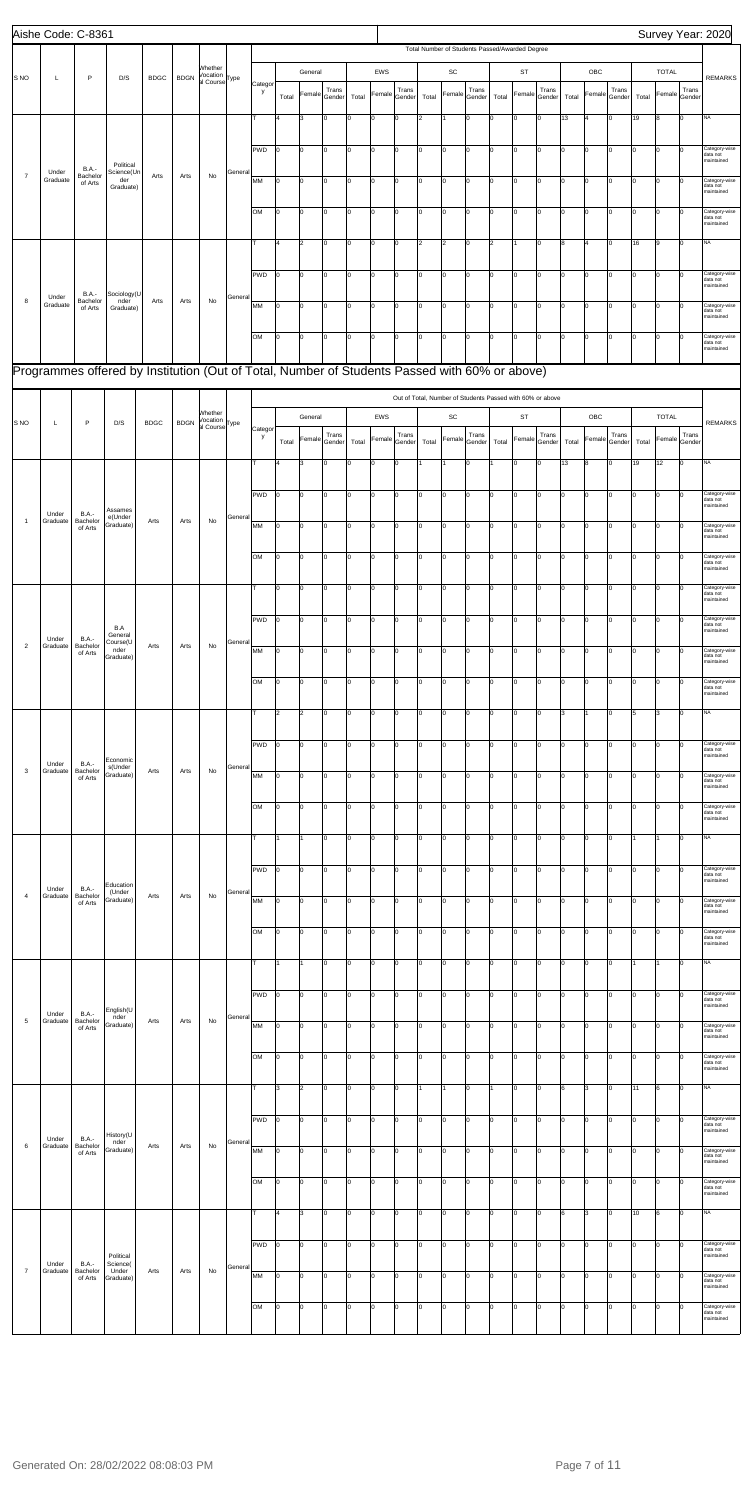|                |              |                   |                    | Aishe Code: C-8361                     |                              |                                                           |             |                                                  |                        |                         |       |                           |           |                       |                                |                   |                        |                            |          |                                                           |                                   |              |                       |                            |                        | Survey Year: 2020       |                 |                                         |
|----------------|--------------|-------------------|--------------------|----------------------------------------|------------------------------|-----------------------------------------------------------|-------------|--------------------------------------------------|------------------------|-------------------------|-------|---------------------------|-----------|-----------------------|--------------------------------|-------------------|------------------------|----------------------------|----------|-----------------------------------------------------------|-----------------------------------|--------------|-----------------------|----------------------------|------------------------|-------------------------|-----------------|-----------------------------------------|
|                |              |                   |                    |                                        |                              |                                                           |             |                                                  |                        |                         |       |                           |           |                       |                                |                   |                        |                            |          | Out of Total, Number of Students Passed with 60% or above |                                   |              |                       |                            |                        |                         |                 |                                         |
| S NO           |              | L                 |                    | P                                      | D/S                          | <b>BDGC</b>                                               | <b>BDGN</b> | Whether<br>Vocation<br>al Course <sup>Type</sup> |                        | Catego                  |       | General                   |           | EWS                   |                                |                   | SC                     |                            |          | <b>ST</b>                                                 |                                   |              | OBC                   |                            |                        | <b>TOTAL</b>            |                 | <b>REMARKS</b>                          |
|                |              |                   |                    |                                        |                              |                                                           |             |                                                  |                        | у                       | Total | Trans<br>Female<br>Gender | Total     | Female                | Trans<br>Gender                | Total             | Female                 | Trans<br>Gender            | Total    | Female                                                    | Trans<br>Gender                   | Total        | Female                | Trans<br>Gender            | Total                  | Female                  | Trans<br>Gender |                                         |
|                |              |                   |                    |                                        |                              |                                                           |             |                                                  |                        |                         |       | 0                         | ۱n        | $\Omega$              |                                |                   |                        | n                          |          | 0                                                         | I٥                                |              |                       |                            | l5                     | $\Omega$                | NA              |                                         |
|                |              |                   |                    |                                        |                              |                                                           |             |                                                  |                        | PWD                     |       | O                         | I٥        | $\Omega$              |                                |                   | I٥                     | n                          |          | 0                                                         | Iо                                |              |                       |                            | I٥                     |                         |                 | Category-wise<br>data not               |
|                | 8            | Under<br>Graduate |                    | <b>B.A.</b><br>Bachelor                | Sociology<br>(Under          | Arts                                                      | Arts        | No                                               | General                |                         |       |                           |           |                       |                                |                   |                        |                            |          |                                                           |                                   |              |                       |                            |                        |                         |                 | naintained                              |
|                |              |                   |                    | of Arts                                | Graduate)                    |                                                           |             |                                                  |                        | MM<br>ln.               | 0     | $\overline{0}$            | I٥        | O                     | l0                             | $\Omega$          | O                      | l <sub>0</sub>             | $\Omega$ | $\Omega$                                                  | Iо                                | lo.          | n                     | $\Omega$                   | l٥                     | $\Omega$                |                 | Category-wise<br>data not<br>naintained |
|                |              |                   |                    |                                        |                              |                                                           |             |                                                  |                        | OM<br>l0.               | 0     | $\mathbf 0$               | I٥        | O                     | lo                             | $\Omega$          | I٥                     | l <sub>0</sub>             | I٥       | $\Omega$                                                  | Iо                                | lo.          | I٥                    | $\Omega$                   | I٥                     | $\Omega$<br>$\Omega$    |                 | Category-wise<br>data not               |
|                |              |                   |                    |                                        |                              |                                                           |             |                                                  |                        |                         |       |                           |           |                       |                                |                   |                        |                            |          |                                                           |                                   |              |                       |                            |                        |                         |                 | naintained                              |
|                |              |                   |                    |                                        |                              | Whether They Have Placement Cell:                         |             |                                                  |                        |                         |       |                           |           |                       |                                |                   |                        |                            |          |                                                           |                                   |              |                       |                            |                        |                         |                 |                                         |
|                |              |                   |                    | No Of Students Placed                  |                              |                                                           |             |                                                  |                        | Median Salary Of Placed |       |                           |           |                       |                                |                   |                        |                            |          | No Of Students Selected For Higher Studies                |                                   |              |                       |                            |                        |                         |                 |                                         |
|                |              |                   |                    |                                        |                              |                                                           |             |                                                  |                        |                         |       |                           |           |                       |                                |                   |                        |                            |          |                                                           |                                   |              |                       |                            |                        |                         |                 |                                         |
|                |              |                   |                    | Teaching Staff:                        |                              |                                                           |             |                                                  |                        |                         |       |                           |           |                       |                                |                   |                        |                            |          |                                                           |                                   |              |                       |                            |                        |                         |                 |                                         |
| S.N            | Country      |                   | Passport<br>Number | Department                             | Name Of<br>The               | Designation Gender                                        |             |                                                  | Social<br>DOB Category | Religious<br>Communit   | PWD   | Nature Of<br>Appointment  | Selection | <b>DOJ</b>            | Date of<br>Joining<br>Teaching |                   | Highest<br>Qualificati | Additional/Elig<br>ibility |          | Broad<br>Discipline                                       | <b>Broad</b><br><b>Discipline</b> |              | Whether<br>/ocational | Year<br>Spent<br>clusively | Job<br><b>Status</b>   | Date Of<br>Change In    | Mobile          | Email                                   |
| $\circ$        | Name         |                   |                    | Name                                   | Employee                     |                                                           |             |                                                  |                        |                         |       |                           | Mode      |                       | Profession                     |                   | $\mathsf{n}$           | Qualification              |          | Group<br>Category                                         | Group<br>Name                     |              | Course                | In Other<br>Than           |                        | Status                  | No              |                                         |
|                | <b>INDIA</b> | NA                |                    | <b>ECONOMI</b><br>СS                   | Saurish<br>Bhattacha<br>rjee | Assistant<br>Professor                                    | Male        | 1995<br>-09-<br>06                               | General                | Hindu                   | No    | Regular                   | Direct    | 2020-<br>08-12        | 2020-08-12                     |                   | Post<br>Graduate       | <b>NET</b>                 |          | Social<br>Science                                         | Social<br>Science                 | No           |                       |                            | New<br>Appoin<br>tment | 8/12/20<br>12:00 AM     | 801160<br>5897  | saurish<br>bhattac<br>harjee0           |
| $\overline{2}$ | <b>INDIA</b> | <b>NA</b>         |                    | <b>ENGLISH</b>                         | Nawab                        | Assistant                                                 | Femal       | 1995                                             | General                | Muslim                  | No    | Regular                   | Direct    | 2020-                 | 2020-08-13                     |                   | Post                   | <b>NET</b>                 |          | Arts                                                      | Arts                              | No           |                       |                            | New                    | 8/13/20                 | 708630          | 2@<br>nawabt                            |
|                |              |                   |                    |                                        | Tabassu<br>m Yasmir          | Professor                                                 |             | $-12-$<br>30                                     |                        |                         |       |                           |           | 08-13                 |                                |                   | Graduate               |                            |          |                                                           |                                   |              |                       |                            | Appoin<br>tment        | 12:00 AM                | 7278            | abassu<br>myasmi<br>n@g                 |
| 3              | <b>INDIA</b> | NA                |                    | ASSAMES                                | Nijumoni<br>Bonia            | Assistant<br>Professor                                    | Femal       | 1984<br>12-                                      | SC                     | Hindu                   | No    | Regular                   | CAS       | 2016-<br>12-10        |                                | 2016-12-10 M.Phil |                        | <b>NET</b>                 |          | Indian<br>Language                                        | Other<br>Indian                   | No           |                       |                            | Contin<br>ue           | 12/10/16<br>12:00 AM    | 995783<br>9727  | nijumon                                 |
|                |              |                   |                    |                                        |                              |                                                           |             | 31                                               |                        |                         |       |                           |           |                       |                                |                   |                        |                            |          |                                                           | Language                          |              |                       |                            |                        |                         |                 | 484@re<br>ddifm                         |
| ١4             | <b>INDIA</b> | <b>NA</b>         |                    | <b>ENGLISH</b>                         | Rimpu<br>Gogoi               | Assistant<br>Professor                                    | Male        | 1990<br>$-08-$<br>29                             | ОВС                    | Hindu                   | Yes   | Regular                   | Direct    | 2020-<br>08-11        |                                | 2020-08-11 M.Phil |                        | <b>NET</b>                 |          | Arts                                                      | Arts                              | No           |                       |                            | New<br>Appoin<br>tment | 8/11/20<br>12:00 AM     | 700272<br>5511  | gogoi11<br>1 rimpu<br>@gmail            |
| 5              | <b>INDIA</b> | <b>NA</b>         |                    | EDUCATIO Antara<br>N                   | Bhagawat                     | Contract<br>Teacher                                       | Femal       | 1989<br>$12 -$                                   | General                | Hindu                   | No    | Contractual               | Direct    | 2014-<br>08-24        | 2014-08-24                     |                   | Post<br>Graduate       |                            |          | Education                                                 |                                   | Education No |                       |                            | Contin<br>ue           | 8/24/14<br>12:00 AM     | 848633<br>1520  | tingkho<br>ngcolle                      |
|                |              |                   |                    |                                        |                              |                                                           |             | 04                                               |                        |                         |       |                           |           |                       |                                |                   |                        |                            |          |                                                           |                                   |              |                       |                            |                        |                         |                 | ge@gm <br>ail.                          |
| 6              | <b>INDIA</b> | <b>NA</b>         |                    | <b>ENGLISH</b>                         | Fatima<br>⊰egum              | Contract<br>Teacher                                       | Femal       | 1991<br>06-<br>16                                | General Muslim         |                         | No    | Contractual               | Direct    | 2017-<br>09-01        | 2017-09-01                     |                   | Post<br>Graduate       |                            |          | Arts                                                      | Arts                              | No           |                       |                            | Contin<br>ue           | 9/1/17<br>2:00 AM       | 9944            | 847183 tingkho<br>າgcolle<br>ge@gm      |
| I7             | <b>INDIA</b> | <b>NA</b>         |                    | ECONOMI Krishna                        |                              | Associate                                                 | Male        |                                                  | 1960 OBC               | Hindu                   | No    | Regular                   | Direct    | 1985-                 |                                | 1985-11-14 Post   |                        |                            |          | Arts                                                      | Arts                              | No           |                       | o                          | Retire                 | 7/31/20                 | 943513          | ail.<br>kkgogoi<br>56@gm                |
|                |              |                   |                    | СS                                     | Kanta<br>Gogoi               | Professor                                                 |             | $-07-$<br>22                                     |                        |                         |       |                           |           | 11-14                 |                                |                   | Graduate               |                            |          |                                                           |                                   |              |                       |                            | ld                     | 12:00 AM                | 2189            | ail.com                                 |
| 8              | <b>INDIA</b> | <b>NA</b>         |                    | <b>HISTORY</b>                         | Gaurave                      | Contract<br>Dhadumia Teacher                              | Male        | 1992<br>$-01-$<br>31                             | ОВС                    | Hindu                   | No    | Contractual               | Direct    | 2019-<br>08-01        | 2019-08-01                     |                   | Post<br>Graduate       |                            |          | Arts                                                      | Arts                              | No           |                       | l0                         | Contin<br>ue           | 8/1/19<br>12:00 AM      | 91274<br>7994   | gaurav<br>edhadu<br>mia88               |
| 9              | <b>INDIA</b> | <b>NA</b>         |                    | <b>ENGLISH</b>                         | Pikumoni                     | Assistant                                                 | Femal       | 1991                                             | OBC                    | Hindu                   | No    | Contractual               | Direct    | 2014-                 | 2014-07-16                     |                   | Post                   |                            |          | Arts                                                      | Arts                              | No           |                       | l0                         | Contin                 | 7/16/14                 | 708696          | @gm<br>tingkho                          |
|                |              |                   |                    |                                        | Gogoi                        | Professor                                                 |             | -10-<br>31                                       |                        |                         |       |                           |           | $07 - 16$             |                                |                   | Graduate               |                            |          |                                                           |                                   |              |                       |                            | ue                     | 12:00 AM                | 7616            | ngcolle<br>ge@gm<br>ail.                |
|                | 10 INDIA     | <b>NA</b>         |                    | <b>ECONOMI</b><br>CS                   | Krishnash<br>ree Das         | Contract<br>Teacher                                       | Femal       | 1995<br>-06-                                     | ОВС                    | Hindu                   | No    | Contractual               | Direct    | 2019-<br>08-01        | 2019-08-01                     |                   | Post<br>Graduate       |                            |          | Arts                                                      | Arts                              | No           |                       | l0                         | Contin<br>ue           | 8/1/19<br>12:00 AM      | 700285<br>2711  | krishna<br>shreed                       |
|                |              |                   |                    |                                        |                              |                                                           |             | 13                                               |                        |                         |       |                           |           |                       |                                |                   |                        |                            |          |                                                           |                                   |              |                       |                            |                        |                         |                 | as567<br>@gm                            |
|                | 11 INDIA     | <b>NA</b>         |                    | ASSAMES Debajit                        | Shyam                        | Assistant<br>Professor                                    | Male        | 1983 ST<br>$-01-$<br>01                          |                        | Hindu                   | No    | Regular                   | Direct    | 2019-<br>$11 - 14$    | 2019-11-14                     |                   | Post<br>Graduate       | <b>SLET</b>                |          | Arts                                                      | Arts                              | No           |                       | l0                         | Contin<br>ue           | 11/14/19<br>12:00 AM    | 970731<br>0706  | debajits<br>hyam.8<br>3@g               |
|                | 12 INDIA     | <b>NA</b>         |                    | ASSAMES Dr<br>Е                        | Jyotimala                    | Principal                                                 | Femal       | 1961<br>-04-                                     | OBC                    | Hindu                   | No    | Regular                   | Direct    | 2012-<br>$01 - 17$    |                                | 1994-11-24 Ph.D.  |                        | <b>NET</b>                 |          | Arts                                                      | Arts                              | No           |                       | o                          | Contin<br>ue           | 4/30/21<br>12:00 AM     | 995746<br>8410  | jyotimal<br>agohain                     |
|                |              |                   |                    |                                        | Gohain                       |                                                           |             | 18                                               |                        |                         |       |                           |           |                       |                                |                   |                        |                            |          |                                                           |                                   |              |                       |                            |                        |                         |                 | 23@g<br>mai                             |
|                | 13 INDIA     | <b>NA</b>         |                    | POLITICAL Hareswar<br><b>SCIENCE</b>   | Gogoi                        | Associate<br>Professor                                    | Male        | 1961<br>$-03-$<br>28                             | ОВС                    | Hindu                   | No    | Regular                   | Direct    | 1984-<br>10-19        |                                | 1984-10-19 M.Phil |                        |                            |          | Arts                                                      | Arts                              | No           |                       |                            | Contin<br>ue           | 1/1/99<br>12:00 AM      | 943547<br>4103  | tingkho<br>ngcolle<br>ge@gm             |
|                | 14 INDIA     | <b>NA</b>         |                    | ASSAMES Binita                         |                              | Assistant                                                 | Femal       | 1984 ST                                          |                        | Hindu                   | No    | Regular                   | CAS       | $2011 -$              |                                | 2011-09-08 M.Phil |                        | <b>NET</b>                 |          | Indian                                                    | Other                             | No           |                       | 8                          | Contin                 | 9/8/11                  | 995442          | ail.<br>binitam                         |
|                |              |                   |                    |                                        | Morang                       | Professor                                                 |             | -03-<br>01                                       |                        |                         |       |                           |           | 09-08                 |                                |                   |                        |                            |          | Language                                                  | Indian<br>Language                |              |                       |                            | ue                     | 12:00 AM                | 5197            | orang@<br>gmail.                        |
|                | 15 INDIA     | <b>NA</b>         |                    | SOCIOLO Deepanjal<br>GY                | i Bora                       | Assistant<br>Professor                                    | Femal       | 1967<br>$-03-$<br>31                             | OBC                    | Hindu                   | No    | Regular                   | CAS       | 2005-<br>04-12        |                                | 2005-04-12 M.Phil |                        |                            |          | Social<br>Science                                         | Social<br>Science                 | No           |                       | 14                         | Promo<br>ted           | 4/12/05<br>12:00 AM     | 995458<br>4706  | deepanj<br>alibora1<br>5@gma            |
|                | 16 INDIA     | <b>NA</b>         |                    | SOCIOLO                                | Dr                           | Assistant                                                 | Male        | 1973                                             | OBC                    | Hindu                   | No    | Regular                   | CAS       | 2009-                 |                                | 2009-02-26 Ph.D.  |                        |                            |          | Social                                                    | Social                            | No           |                       | 10                         | Contin                 | 2/26/09                 | 995726          | diganta                                 |
|                |              |                   |                    | GY                                     | Diganta<br>Gogoi             | Professor                                                 |             | $-01-$<br>01                                     |                        |                         |       |                           |           | 02-26                 |                                |                   |                        |                            |          | Science                                                   | Science                           |              |                       |                            | ue                     | 12:00 AM                | 2503            | sociuo<br>@gmail                        |
|                | 17 INDIA     | <b>NA</b>         |                    | <b>HISTORY</b>                         | Dr<br>Jatindra               | Associate<br>Professor                                    | Male        | 1962<br>$-01-$                                   | OBC                    | Hindu                   | No    | Regular                   | CAS       | 1989-<br>12-16        |                                | 1989-12-16 Ph.D.  |                        |                            |          | Social<br>Science                                         | Social<br>Science                 | No           |                       | 30                         | Contin<br>ue           | 12/16/89<br>12:00 AM    | 943547<br>4359  | jatindra<br>nkonwa                      |
|                |              |                   |                    |                                        | Nath<br>Konwar               |                                                           |             | 01                                               |                        |                         |       |                           |           |                       |                                |                   |                        | <b>SLET</b>                |          |                                                           |                                   |              |                       |                            |                        |                         |                 | r@gmai                                  |
|                | 18 INDIA     | <b>NA</b>         |                    | ASSAMES Gitamoni                       | Dutta                        | Contract<br>Teacher                                       | Femal       | 1980<br>$-01-$<br>04                             | OBC                    | Hindu                   | No    | Contractual               | Direct    | 2006-<br>08-18        |                                | 2006-08-18 M.Phil |                        |                            |          | Indian<br>Language                                        | Other<br>Indian<br>Language       | No           |                       | 13                         | Contin<br>ue           | 8/18/06<br>12:00 AM     | 739947<br>2188  | gitamon<br>idutta56<br>7@gma            |
|                | 19 INDIA     | <b>NA</b>         |                    | <b>HISTORY</b>                         | Luhit<br>Buragohai           | Assistant<br>Professor                                    | Male        | 1983<br>$-01-$                                   | OBC                    | Hindu                   | No    | Regular                   | CAS       | $2011 -$<br>$02 - 16$ |                                | 2011-02-16 M.Phil |                        |                            |          | Social<br>Science                                         | Social<br>Science                 | No           |                       | 8                          | Contin<br>ue           | 2/16/11<br>12:00 AM     | 940141<br>9016  | luhitgoh<br>ain@g                       |
|                |              |                   |                    |                                        |                              |                                                           |             | 09                                               |                        |                         |       |                           |           |                       |                                |                   |                        |                            |          |                                                           |                                   |              |                       |                            |                        |                         |                 | mail.co<br>m                            |
|                | 20 INDIA     | <b>NA</b>         |                    | POLITICAL Minoti<br><b>SCIENCE</b>     | Hazarika                     | Assistant<br>Professor                                    | Femal       | 1967 ST<br>-02-<br>01                            |                        | Hindu                   | No    | Regular                   | CAS       | 2000-<br>08-08        |                                | 2000-08-08 Post   | Graduate               | <b>NET</b>                 |          | Social<br>Science                                         | Social<br>Science                 | No           |                       | 19                         | Contin<br>ue           | 8/8/00<br>12:00 AM      | 995706<br>6479  | mntgoh<br>az@gm<br>ail.com              |
|                | 21 INDIA     | <b>NA</b>         |                    | ECONOMI Mridul                         |                              | Assistant                                                 | Male        | 1971 OBC                                         |                        | Hindu                   | No    | Regular                   | CAS       | 2012-                 | 2012-06-15 M.Phil              |                   |                        |                            |          | Social                                                    | Social                            | No           |                       |                            |                        | Promo 6/15/12           |                 | 940123 tingkho                          |
|                |              |                   |                    | ငဒ                                     |                              | Borgohain Professor                                       |             | -01-<br>01                                       |                        |                         |       |                           |           | 06-15                 |                                |                   |                        |                            |          | Science                                                   | Science                           |              |                       |                            | ted                    | 12:00 AM 3445           |                 | ngcolle<br>ge@gm <br>ail.               |
|                | 22 INDIA     | <b>NA</b>         |                    | ASSAMES Nakul                          | Phukan                       | Assistant<br>Professor                                    | Male        | 1981<br>$-01-$<br>01                             | ОВС                    | Hindu                   | No    | Regular                   | CAS       | 2011-<br>02-02        | 2011-02-02 M.Phil              |                   |                        | <b>SLET</b>                |          | Indian<br>Language                                        | Other<br>Indian<br>Language       | No           |                       | 8                          | Contin<br>ue           | 2/2/11<br>12:00 AM 2693 | 848627          | phukan<br>nakul@<br>yahoo.i             |
|                | 23 INDIA     | <b>NA</b>         |                    | EDUCATIO priyashi                      |                              | Contract                                                  | Femal       | 1994                                             | OBC                    | Hindu                   | No    | Contractual               | Direct    | 2017-                 |                                | 2017-08-12 Post   |                        |                            |          | Education                                                 |                                   | Education No |                       |                            | Contin                 | 8/12/17                 | 700263          | ppchan                                  |
|                |              |                   |                    | N                                      | priyam<br>changmai           | Teacher                                                   | e           | -05-<br>20                                       |                        |                         |       |                           |           | 08-12                 |                                |                   | Graduate               |                            |          |                                                           |                                   |              |                       |                            | ue                     | 12:00 AM                | 1960            | gmai@<br>gmail.c<br>om                  |
|                | $24$ INDIA   | <b>NA</b>         |                    | SOCIOLO<br>GY                          | Rashmi<br>Rekha              | Contract<br>Teacher                                       | Femal<br>e  | 1975 OBC<br>-03-                                 |                        | Hindu                   | No    | Ad-hoc                    | Direct    | 2006-<br>08-10        |                                | 2006-08-10 M.Phil |                        | <b>SLET</b>                |          | Social<br>Science                                         | Social<br>Science                 | No           |                       | 13                         | Contin<br>ue           | 8/10/06<br>12:00 AM     | 995720<br>9185  | rashmir<br>ekhaha                       |
|                |              |                   |                    |                                        | Handique                     |                                                           |             | 01                                               |                        |                         |       |                           |           |                       |                                |                   |                        |                            |          |                                                           |                                   |              |                       |                            |                        |                         |                 | ndique1<br>11@                          |
|                | 25 INDIA     | ΝA                |                    | POLITICAL Bhaskar<br>SCIENCE Neog      |                              | Assistant<br>Professor                                    | Male        | -08-<br>30                                       | 1975 OBC               | Hindu                   | No    | Regular                   | CAS       | 2012-<br>06-15        |                                | 2012-06-15 M.Phil |                        |                            |          | Social<br>Science                                         | Social<br>Science                 | No           |                       |                            | Contin<br>ue           | 6/15/12<br>12:00 AM     | 847305<br>3387  | tingkho<br>ngcolle<br>ge@gm<br>ail.     |
|                | 26 INDIA     | <b>NA</b>         |                    |                                        |                              | POLITICAL Jogyajyoti Contract<br>SCIENCE Changmai Teacher | Male        | 1994<br>-04-                                     | OBC                    | Hindu                   | No    | Contractual               | Direct    | 2018-<br>08-01        | 2018-08-01                     |                   | Post<br>Graduate       | <b>SLET</b>                |          | Arts                                                      | Arts                              | No           |                       | 0                          | Contin<br>ue           | 8/1/18<br>12:00 AM 8608 | 847386          | jogyajy<br>oti79@                       |
|                |              |                   |                    |                                        |                              |                                                           |             | 29                                               |                        |                         |       |                           |           |                       |                                |                   |                        |                            |          |                                                           |                                   |              |                       |                            |                        |                         |                 | gmail.c<br>om                           |
|                | 27 INDIA     | <b>NA</b>         |                    | POLITICAL Manabjyo<br>SCIENCE ti Gogoi |                              | Contract<br>Teacher                                       | Male        | $-01-$<br>05                                     | 1994 OBC               | Hindu                   | No    | Contractual               | Direct    | 2017-<br>08-07        | 2017-08-07                     |                   | Post<br>Graduate       |                            |          | Arts                                                      | Arts                              | No           |                       | 0                          | Contin<br>ue           | 8/7/17<br>12:00 AM      | 700276<br>4950  | manab<br>gogoi65<br>3@gma               |
|                | 28 INDIA     | <b>NA</b>         |                    | ASSAMES Bastob                         | Borah                        | Contract<br>Teacher                                       | Male        | 1995<br>$-01-$                                   | ОВС                    | Hindu                   | No    | Contractual               | Direct    | 2019-<br>$01 - 05$    |                                | 2019-01-05 Post   | Graduate               | <b>NET</b>                 |          | Arts                                                      | Arts                              | No           |                       |                            | Contin<br>ue           | 1/5/19<br>12:00 AM      | 708672<br>7985  | bastobb<br>orah48                       |
|                |              |                   |                    |                                        |                              |                                                           |             | 01                                               |                        |                         |       |                           |           |                       |                                |                   |                        |                            |          |                                                           |                                   |              |                       |                            |                        |                         |                 | @gmail                                  |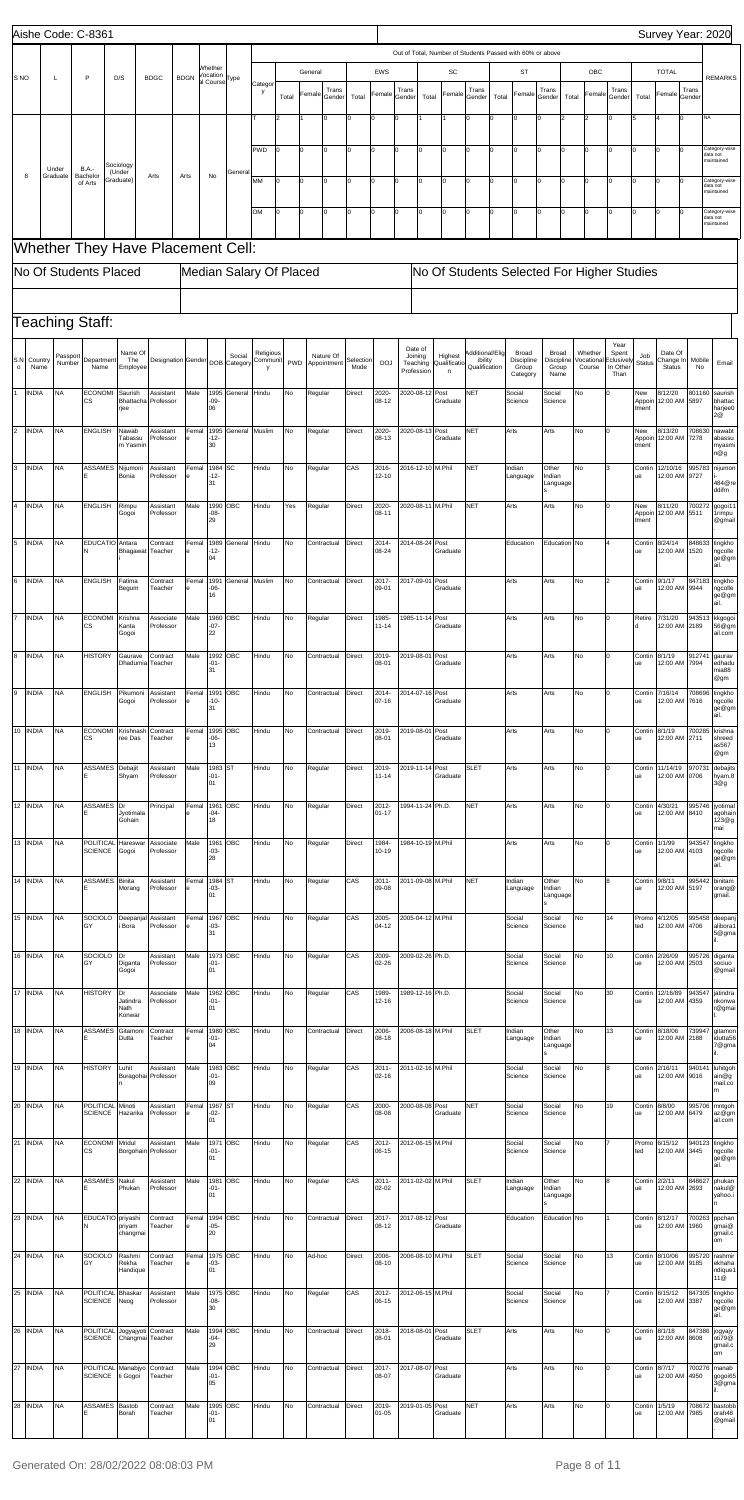|                     |                                        | Aishe Code: C-8361 |                                       |                            |                     |                                 |                   |                            |               |                          |                   |                       |                                              |                                       |                                             |              |                                          |                                      |                                 |                                                 |                        |                                | Survey Year: 2020                              |
|---------------------|----------------------------------------|--------------------|---------------------------------------|----------------------------|---------------------|---------------------------------|-------------------|----------------------------|---------------|--------------------------|-------------------|-----------------------|----------------------------------------------|---------------------------------------|---------------------------------------------|--------------|------------------------------------------|--------------------------------------|---------------------------------|-------------------------------------------------|------------------------|--------------------------------|------------------------------------------------|
| S.N<br>$\mathsf{o}$ | Country<br>Name                        | Passport<br>Number | Department<br>Name                    | Name Of<br>The<br>Employee |                     | Designation Gender DOB Category | Social            | Religious<br>Communit<br>y | PWD           | Nature Of<br>Appointment | Selection<br>Mode | <b>DOJ</b>            | Date of<br>Joining<br>Teaching<br>Profession | Highest<br>Qualificati<br>$\mathsf n$ | Additional/Elig<br>ibility<br>Qualification |              | Broad<br>Discipline<br>Group<br>Category | Broad<br>Discipline<br>Group<br>Name | Whether<br>Vocational<br>Course | Year<br>Spent<br>Eclusively<br>In Other<br>Than | Job<br>Status          | Date Of<br>Change In<br>Status | Mobile<br>Email<br>No                          |
| 29 INDIA            | <b>NA</b>                              | GY                 | SOCIOLO                               | Bornali<br>Borah           | Contract<br>Teacher | Femal<br>$-01-$<br>e<br>05      | 1995<br><b>ST</b> | Hindu                      | No            | Contractual              | Direct            | 2017-<br>09-01        | 2017-09-01                                   | Post<br>Graduate                      |                                             | Arts         |                                          | Arts                                 | No                              | O                                               | Contin<br>ue           | 9/1/17<br>12:00 AM             | 940137<br>bornalib<br>1926<br>orah38<br>@gmail |
|                     |                                        |                    | Designation-Wise Sanctioned Strength: |                            |                     |                                 |                   |                            |               |                          |                   |                       |                                              |                                       |                                             |              |                                          |                                      |                                 |                                                 |                        |                                |                                                |
|                     | S.No                                   |                    | Designation                           |                            |                     | Sanctioned Strength             |                   |                            | In Position   |                          |                   | In Vocational Courses |                                              |                                       |                                             |              |                                          |                                      |                                 |                                                 |                        |                                |                                                |
|                     |                                        |                    | Assistant Professor                   | 14                         |                     |                                 | 14                |                            |               |                          | 0                 |                       |                                              |                                       |                                             |              |                                          |                                      |                                 |                                                 |                        |                                |                                                |
| $\overline{2}$      |                                        |                    | Associate Professor 2                 |                            |                     |                                 | l2                |                            |               |                          | 0                 |                       |                                              |                                       |                                             |              |                                          |                                      |                                 |                                                 |                        |                                |                                                |
| Iз                  |                                        |                    | <b>Contract Teacher</b>               | 11                         |                     |                                 | 11                |                            |               |                          | 0                 |                       |                                              |                                       |                                             |              |                                          |                                      |                                 |                                                 |                        |                                |                                                |
| 4                   |                                        | Principal          |                                       |                            |                     |                                 |                   |                            |               |                          | 0                 |                       |                                              |                                       |                                             |              |                                          |                                      |                                 |                                                 |                        |                                |                                                |
|                     |                                        |                    | Non Teaching Staff:                   |                            |                     |                                 |                   |                            |               |                          |                   |                       |                                              |                                       |                                             |              |                                          |                                      |                                 |                                                 |                        |                                |                                                |
|                     |                                        |                    |                                       |                            |                     |                                 |                   |                            |               |                          |                   |                       |                                              | Number Of Position                    |                                             |              |                                          |                                      |                                 |                                                 |                        |                                |                                                |
| S.No                | Staff<br>Type                          | Group              | Sanctioned<br>Strength                | Category                   | Total               | General<br>Female               | Trans             | Total                      | EWS<br>Female | Trans                    | Total             | SC<br>Female          | Trans                                        | Total                                 | $\mathsf{ST}$<br>Female                     | Trans        | Total                                    | OBC<br>Female                        | Trans                           | Total                                           | <b>TOTAL</b><br>Female | Trans                          | <b>REMARKS</b>                                 |
|                     |                                        |                    |                                       | Total                      | lo                  |                                 | Gender<br>lo      |                            | $\Omega$      | Gender                   | l0.               | 0                     | Gender<br>$\Omega$                           |                                       | $\Omega$                                    | Gender<br>Iо |                                          | I٥                                   | Gender                          | I٥                                              |                        | Gender                         | Category-                                      |
|                     |                                        |                    |                                       | PWD                        | Iо                  | I٥                              | I٥                | I٥                         | o             | I٥                       | I٥                | O                     | $\Omega$                                     | I٥                                    | l0                                          | lо           | Iо                                       | lo                                   | Iо                              | Iо                                              | l0                     | lo.                            | wise data not<br>maintained<br>Category-       |
| 11                  | Non<br>Teachin<br>g Staff<br>Excludin  | Group A            | $\mathbf 0$                           |                            |                     |                                 |                   |                            |               |                          |                   |                       |                                              |                                       |                                             |              |                                          |                                      |                                 |                                                 |                        |                                | wise data no<br>maintained                     |
|                     | g Lib &<br>Phy<br>Educatio<br>n        |                    |                                       | Muslim<br>Minority         |                     | I٥                              | I٥                | I٥                         | o             | 0                        | I٥                | 0                     | $\overline{0}$                               | l0                                    | $\mathsf{o}$                                | lо           | lo                                       | O                                    | Iо                              | Iо                                              | l0                     | I٥                             | Category-<br>wise data not<br>maintained       |
|                     |                                        |                    |                                       | Other<br>Minority          | lo                  | lo.                             | I٥                | I٥                         | o             | 0                        | I٥                | 0                     | $\overline{0}$                               | Iо                                    | $\mathsf{o}$                                | Iо           | Iо                                       | lo                                   | Iо                              | Iо                                              | l0                     | ln.                            | Category-<br>wise data not<br>maintained       |
|                     |                                        |                    |                                       | Total                      | 0                   | lо                              | I٥                | lо                         | o             | lo.                      | I٥                | O                     | O                                            | I٥                                    | $\mathbf 0$                                 | lо           | Iо                                       | lo                                   | Iо                              | Iо                                              | l0                     | lo                             | Category-<br>wise data not<br>maintained       |
|                     | Non<br>Teachin                         |                    |                                       | <b>PWD</b>                 | 0                   | I٥                              | I٥                | I٥                         | o             | 0                        | I٥                | $\mathbf 0$           | $\mathbf 0$                                  | O                                     | $\mathsf{O}$                                | lо           | lо                                       | O                                    | Iо                              | Iо                                              | l0                     | lo                             | Category-<br>wise data not                     |
| 2                   | g Staff<br>g Lib &                     | Excludin Group B   | $\mathsf{O}$                          | Muslim                     | l0                  | l0                              | I٥                | lo                         | o             | O                        | I٥                | 0                     | O                                            | O                                     | $\mathsf{o}$                                | Iо           | lo                                       | $\overline{0}$                       | Iо                              | Iо                                              | l0                     |                                | maintained<br>Category-                        |
|                     | Phy<br>Educatio<br>n                   |                    |                                       | Minority<br>Other          | lо                  | lo.                             | lo                | l٥                         | l0            | O                        | lo.               | $\mathbf 0$           |                                              | lo                                    | $\Omega$                                    | Iо           | l٥                                       | lo                                   | Iо                              | Iо                                              | $\overline{0}$         | lo.                            | wise data not<br>maintained<br>Category-       |
|                     |                                        |                    |                                       | Minority                   |                     |                                 |                   |                            |               |                          |                   |                       |                                              |                                       |                                             |              |                                          |                                      |                                 |                                                 |                        |                                | wise data not<br>maintained                    |
|                     |                                        |                    |                                       | Total                      | O                   | l0                              | I٥                | I٥                         | 0             | 0                        | I٥                | 0                     | $\Omega$                                     | 0                                     | $\mathsf{o}$                                | Iо           | $\overline{2}$                           | O                                    | $\mathbf 0$                     | l2                                              | l0                     | I٥                             | NA                                             |
|                     | Non<br>Teachin<br>g Staff              |                    |                                       | PWD                        | l0                  | l٥                              | lo                | l٥                         | l0            | l0                       | I٥                | 0                     | $\Omega$                                     | ١o                                    | $\mathbf 0$                                 | Iо           | lo                                       | l0                                   | $\mathbf 0$                     | I٥                                              | l0                     | I٥                             | Category-<br>wise data not<br>maintained       |
| 3                   | Excludin<br>g Lib &<br>Phy<br>Educatio | Group C            | $\sqrt{2}$                            | Muslim<br>Minority         | I٥                  | lo.                             | lo.               | l٥                         | lo.           | O                        | I٥                | $\mathsf{o}$          | $\Omega$                                     | lo                                    | $\Omega$                                    | Ιo           | $\Omega$                                 | lo                                   | $\overline{0}$                  | Ιo                                              | l0                     | lo.                            | Category-<br>wise data not<br>maintained       |
|                     | $\sf n$                                |                    |                                       | Other<br>Minority          | O                   | I٥                              | I٥                | I٥                         | 0             | 0                        | I٥                | 0                     | $\Omega$                                     | 0                                     | $\overline{0}$                              | Iо           | $\Omega$                                 | $\overline{0}$                       | $\mathbf 0$                     | Iо                                              | l0                     | I٥                             | Category-<br>wise data not                     |
|                     |                                        |                    |                                       | Total                      | lo                  | lo.                             | lo                | l٥                         | l0            | l0                       | I٥                | $\Omega$              | $\Omega$                                     | ١n                                    | $\Omega$                                    | Iо           |                                          | l0                                   | $\Omega$                        |                                                 | l0                     | I٥                             | maintained<br>NA                               |
|                     | Non                                    |                    |                                       | <b>PWD</b>                 | lo.                 | lo.                             | I٥                | I٥                         | lo.           | 0                        | I٥                | 0                     | $\Omega$                                     | lо                                    | $\Omega$                                    | Iо           | lo                                       | lo                                   | Iо                              | Iо                                              | l0                     | I٥                             | Category-                                      |
| $\overline{4}$      | Teachin<br>g Staff<br>Excludin         | Group D            | $\mathbf{1}$                          |                            |                     |                                 |                   |                            |               |                          |                   |                       |                                              |                                       |                                             |              |                                          |                                      |                                 |                                                 |                        |                                | wise data not<br>maintained                    |
|                     | g Lib &<br>Phy<br>Educatio<br>n        |                    |                                       | Muslim<br>Minority         |                     | l0                              | Iо                | I٥                         | 0             | 0                        | I٥                | 0                     | $\mathbf 0$                                  | 0                                     | $\overline{0}$                              | Iо           | lo                                       | O                                    | $\mathbf 0$                     | Iо                                              | l0                     | I٥                             | Category-<br>wise data not<br>maintained       |
|                     |                                        |                    |                                       | Other<br>Minority          | lo                  | l٥                              | I٥                | l٥                         | lo.           | l0                       | I٥                | 0                     | $\Omega$                                     | O                                     | $\mathbf 0$                                 | Iо           | lo                                       | O                                    | $\mathbf 0$                     | Iо                                              | l0                     | lo.                            | Category-<br>wise data not<br>maintained       |
|                     |                                        |                    |                                       | Total                      | lо                  | lo.                             | lo                | l٥                         | lo.           | <sup>o</sup>             | I٥                | $\Omega$              | $\Omega$                                     | lo                                    | $\Omega$                                    | Iо           | lo                                       | lo                                   | Iо                              | Ιo                                              | l0                     | lo.                            | Category-<br>wise data not<br>maintained       |
|                     |                                        |                    |                                       | PWD                        | O                   | I٥                              | I٥                | I٥                         | 0             | 0                        | I٥                | 0                     | $\Omega$                                     | 0                                     | $\Omega$                                    | Iо           | $\Omega$                                 | O                                    | Iо                              | l٥                                              | l0                     | I٥                             | Category-<br>wise data not                     |
| 5                   | Library<br>Staff                       | Group A            | $\mathbf 0$                           | Muslim                     | l٥                  | In                              | lo                | ln.                        | lo.           | ln.                      | I٥                | $\Omega$              | $\Omega$                                     | ln.                                   | O                                           | Iо           | Iо                                       | l0                                   | Iо                              | Iо                                              | l0                     | I٥                             | maintained<br>Category-<br>wise data not       |
|                     |                                        |                    |                                       | Minority<br>Other          | lo                  | lo.                             | lo.               | l٥                         | lo.           | O                        | I٥                | $\mathsf{o}$          | $\Omega$                                     | lо                                    | $\Omega$                                    | Iо           | lo                                       | lo                                   | Iо                              | Ιo                                              | l0                     | lo.                            | maintained<br>Category-                        |
|                     |                                        |                    |                                       | Minority                   |                     |                                 |                   |                            |               |                          |                   |                       |                                              |                                       |                                             |              |                                          |                                      |                                 |                                                 |                        |                                | wise data not<br>maintained                    |
|                     |                                        |                    |                                       | Total                      | O                   | l0                              | I٥                | I٥                         | 0             | 0                        | I٥                | 0                     | $\Omega$                                     | 0                                     | $\mathsf{o}$                                | Iо           | lo                                       | O                                    | $\mathbf 0$                     | Iо                                              | l0                     | I٥                             | Category-<br>wise data not<br>maintained       |
|                     |                                        |                    |                                       | PWD                        | lo                  | l٥                              | I٥                | l٥                         | lo.           | l0                       | I٥                | 0                     | $\Omega$                                     | ١o                                    | $\mathbf 0$                                 | Iо           | lo                                       | O                                    | $\mathbf 0$                     | Iо                                              | l0                     | lo.                            | Category-<br>wise data not<br>maintained       |
| 6                   | Library<br>Staff                       | Group B            | $\mathbf 0$                           | Muslim<br>Minority         | I٥                  | lo.                             | I٥                | I٥                         | lo.           | 0                        | I٥                | 0                     | $\Omega$                                     | O                                     | $\Omega$                                    | Iо           | $\Omega$                                 | $\overline{0}$                       | Iо                              | Iо                                              | l0                     | lo.                            | Category-<br>wise data not<br>maintained       |
|                     |                                        |                    |                                       | Other<br>Minority          | O                   | l0                              | I٥                | I٥                         | O             | 0                        | I٥                | 0                     | $\Omega$                                     | 0                                     | $\overline{0}$                              | Iо           | $\Omega$                                 | O                                    | $\mathbf 0$                     | Iо                                              | l0                     | I٥                             | Category-<br>wise data not                     |
|                     |                                        |                    |                                       | Total                      | lo                  | l0                              | lo                | l٥                         | $\Omega$      | lo                       | lo.               | $\mathbf 0$           | $\Omega$                                     | ١O                                    | $\overline{0}$                              | Iо           |                                          | O                                    | $\overline{0}$                  |                                                 | $\overline{0}$         | lо                             | maintained<br>NA                               |
|                     |                                        |                    |                                       | PWD                        | lо                  | lо                              | lo.               | Iо                         | lo.           | O                        | I٥                | $\mathsf{o}$          | $\Omega$                                     | lо                                    | $\Omega$                                    | Iо           | l٥                                       | lo                                   | Iо                              | Iо                                              | $\overline{0}$         | I٥                             | Category-                                      |
| 17                  | Library<br>Staff                       | Group C            | $\mathbf{1}$                          |                            |                     |                                 |                   |                            |               |                          |                   |                       |                                              |                                       |                                             |              |                                          |                                      |                                 |                                                 |                        |                                | wise data not<br>maintained<br>Category-       |
|                     |                                        |                    |                                       | Muslim<br>Minority         |                     | lо                              | I٥                | I٥                         | 0             | 0                        | I٥                | 0                     | $\Omega$                                     | 0                                     | $\mathsf{o}$                                | Iо           | l٥                                       | O                                    | 0                               | Iо                                              | $\overline{0}$         | I٥                             | wise data not<br>maintained                    |
|                     |                                        |                    |                                       | Other<br>Minority          | lo                  | l0                              | I٥                | lo                         | o             | l0                       | I٥                | 0                     | $\Omega$                                     | O                                     | $\mathbf 0$                                 | Iо           | lo                                       | O                                    | $\mathbf 0$                     | Iо                                              | $\overline{0}$         | I٥                             | Category-<br>wise data not<br>maintained       |
|                     |                                        |                    |                                       | Total                      | lo.                 | I٥                              | lo.               | I٥                         | lo.           | O                        | lo.               | $\mathsf{o}$          | $\Omega$                                     | I٥                                    | $\Omega$                                    | Iо           | lo                                       | lo                                   | Iо                              | Iо                                              | $\overline{0}$         | I٥                             | Category-<br>wise data not<br>maintained       |
|                     |                                        |                    |                                       | PWD                        | I٥                  | I٥                              | I٥                | I٥                         | o             | 0                        | I٥                | 0                     | 0                                            | 0                                     | $\mathsf{o}$                                | Iо           | lo                                       | $\overline{0}$                       | Iо                              | Iо                                              | $\overline{0}$         | lo.                            | Category-<br>wise data not                     |
| 8                   | Library<br>Staff                       | Group D            | $\mathsf 0$                           | Muslim                     | lo                  | lo.                             | I٥                | l٥                         | 0             | l0                       | I٥                | $\mathbf 0$           | l0                                           | I٥                                    | $\mathsf{o}$                                | Iо           | I٥                                       | O                                    | $\mathbf 0$                     | Iо                                              | l0                     | I٥                             | maintained<br>Category-<br>wise data not       |
|                     |                                        |                    |                                       | Minority<br>Other          | O                   | lо                              | I٥                | I٥                         | o             | I٥                       | I٥                | 0                     | $\Omega$                                     | Iо                                    | $\Omega$                                    | Iо           | lo                                       | lo                                   | $\Omega$                        | Iо                                              | O                      | I٥                             | maintained<br>Category-                        |
|                     |                                        |                    |                                       | Minority                   |                     |                                 |                   |                            |               |                          |                   |                       |                                              |                                       |                                             |              |                                          |                                      |                                 |                                                 |                        |                                | wise data not<br>maintained                    |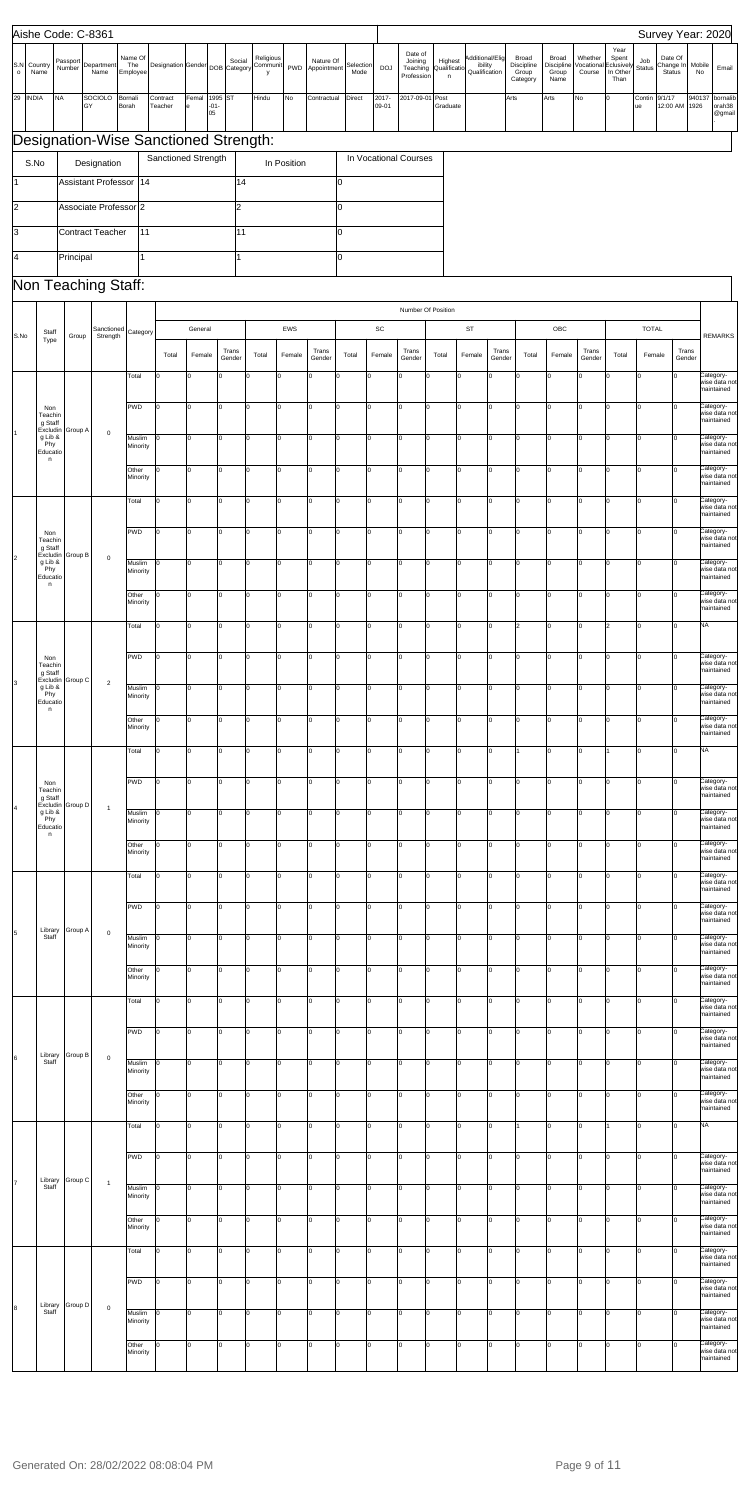|      |                 | Aishe Code: C-8361 |                                                       |                   |          |             |                 |       |          |                 |                     |             |                 |                    |             |                 |       |                |                 |       | Survey Year: 2020 |                 |                                          |
|------|-----------------|--------------------|-------------------------------------------------------|-------------------|----------|-------------|-----------------|-------|----------|-----------------|---------------------|-------------|-----------------|--------------------|-------------|-----------------|-------|----------------|-----------------|-------|-------------------|-----------------|------------------------------------------|
|      |                 |                    |                                                       |                   |          |             |                 |       |          |                 |                     |             |                 | Number Of Position |             |                 |       |                |                 |       |                   |                 |                                          |
| S.No | Staff<br>Type   | Group              | Sanctioned<br>Strength                                | Category          |          | General     |                 |       | EWS      |                 |                     | SC          |                 |                    | ST          |                 |       | OBC            |                 |       | <b>TOTAL</b>      |                 | <b>REMARKS</b>                           |
|      |                 |                    |                                                       |                   | Total    | Female      | Trans<br>Gender | Total | Female   | Trans<br>Gender | Total               | Female      | Trans<br>Gender | Total              | Female      | Trans<br>Gender | Total | Female         | Trans<br>Gender | Total | Female            | Trans<br>Gender |                                          |
|      |                 |                    |                                                       | Total             | $\Omega$ | $\mathbf 0$ | Ιo              | O     | 0        | 0               |                     | 0           | $\Omega$        | I٥                 | $\mathbf 0$ | $\mathbf 0$     | ١o    | O              |                 | l٥    | $\Omega$          |                 | Category-<br>wise data not<br>maintained |
|      |                 |                    |                                                       | PWD               | $\Omega$ | I٥          | Iо              | l0    | $\Omega$ | I٥              | l٥                  | 0           | $\Omega$        | lo.                | $\Omega$    | $\Omega$        | I٥    | $\overline{0}$ |                 |       | l0                | $\Omega$        | Category-<br>wise data not<br>maintained |
| Ι9   | ual             | Contract Group A   | $\mathbf 0$                                           | Muslim            |          | I٥          | Iо              | l0    | 0        | $\mathbf 0$     |                     | $\mathbf 0$ | $\Omega$        | I٥                 | $\Omega$    | $\Omega$        | I٥    | $\Omega$       |                 | l٥    | $\Omega$          | $\Omega$        | Category-<br>wise data not               |
|      |                 |                    |                                                       | Minority          |          | lo          | Iо              |       | $\Omega$ |                 |                     |             | $\Omega$        |                    |             |                 |       |                | n               | l٥    | ln.               | lo              | maintained<br>Category-                  |
|      |                 |                    |                                                       | Other<br>Minority |          |             |                 | I٥    |          | Iо              | lo                  | $\mathbf 0$ |                 | I٥                 | $\Omega$    | Iо              | I٥    | $\mathbf 0$    |                 |       |                   |                 | wise data not<br>maintained              |
|      |                 |                    |                                                       | Total             | $\Omega$ | I٥          | Iо              | I٥    | $\Omega$ | I٥              | I٥                  | lo          | $\Omega$        | lo                 | 0           | lo.             | lo    | $\overline{0}$ | $\Omega$        |       | l0                | l٥              | Category-<br>wise data not<br>maintained |
|      |                 |                    |                                                       | PWD               | l٥       | I٥          | Iо              | l0    | $\Omega$ | $\mathbf 0$     | I٥                  | 0           | $\Omega$        | I٥                 | $\Omega$    | $\overline{0}$  | I٥    | 0              | $\Omega$        | l٥    | l0                | l٥              | Category-<br>wise data not               |
| 10   | ual             | Contract Group B   | $\mathbf 0$                                           | Muslim            |          | lо          | Iо              | l0    | $\Omega$ | Iо              | lo                  | 0           | $\Omega$        | I٥                 | $\Omega$    | $\mathbf 0$     | I٥    | 0              |                 |       | n.                |                 | maintained<br>Category-                  |
|      |                 |                    |                                                       | Minority          |          |             |                 |       |          |                 |                     |             |                 |                    |             |                 |       |                |                 |       |                   |                 | wise data not<br>maintained              |
|      |                 |                    |                                                       | Other<br>Minority |          | I٥          | Iо              | I٥    | $\Omega$ | I٥              | lo                  | $\mathbf 0$ | $\Omega$        | lo.                | $\Omega$    | O               | I٥    | $\overline{0}$ |                 |       | l0                | $\Omega$        | Category-<br>wise data not<br>maintained |
|      |                 |                    |                                                       | Total             | $\Omega$ | l0          | Iо              | l0    | 0        | $\mathbf 0$     | lo                  | $\mathbf 0$ | $\Omega$        |                    | $\Omega$    | $\mathbf 0$     | 2     | $\overline{0}$ |                 | l3    | $\Omega$          | I٥              | NA                                       |
|      |                 |                    |                                                       | PWD               | I٥       | lо          | Iо              | I٥    | $\Omega$ | Iо              | ١o                  | $\mathbf 0$ | $\mathbf 0$     | I٥                 | 0           | $\mathbf 0$     | I٥    | 0              | $\Omega$        | l٥    | n.                | I٥              | Category-<br>wise data not               |
| 11   | Contract<br>ual | Group C            | $\mathsf 3$                                           | Muslim            |          | I٥          | Iо              | I٥    | $\Omega$ | Iо              | I٥                  | lo          | $\Omega$        | I٥                 | 0           | lo.             | I٥    | $\overline{0}$ | $\Omega$        | l٥    | l0                | $\Omega$        | maintained<br>Category-                  |
|      |                 |                    |                                                       | Minority          |          |             |                 |       |          |                 |                     |             |                 |                    |             |                 |       |                |                 |       |                   |                 | wise data not<br>maintained              |
|      |                 |                    |                                                       | Other<br>Minority | $\Omega$ | I٥          | Iо              | l0    | $\Omega$ | 0               | 10                  | 0           | 0               | I٥                 | $\mathbf 0$ | $\overline{0}$  | I٥    | 0              | $\Omega$        | lo    | l0                | l٥              | Category-<br>wise data not<br>maintained |
|      |                 |                    |                                                       | Total             | $\Omega$ | lo          | Iо              | l0    | $\Omega$ | Iо              | lo                  | 0           | $\Omega$        | I٥                 | $\Omega$    | $\overline{0}$  | 2     | 0              |                 | 2     | $\Omega$          | I٥              | NA                                       |
|      |                 |                    |                                                       | PWD               | $\Omega$ | I٥          | Iо              | I٥    | $\Omega$ | I٥              | l٥                  | $\mathbf 0$ | $\Omega$        | lo                 | $\Omega$    | $\Omega$        | I٥    | $\Omega$       | n               |       | l0                | $\Omega$        | Category-<br>wise data not               |
| 12   | ual             | Contract Group D   | $\mathsf 0$                                           | Muslim            |          | l0          | Iо              | l0    | 0        | 0               | ۱n                  | $\Omega$    | $\Omega$        | I٥                 | $\Omega$    | $\Omega$        | I٥    | $\Omega$       | $\Omega$        | l٥    | l0                | $\Omega$        | maintained<br>Category-                  |
|      |                 |                    |                                                       | Minority          |          |             |                 |       |          |                 |                     |             |                 |                    |             |                 |       |                |                 |       |                   |                 | wise data not<br>maintained              |
|      |                 |                    |                                                       | Other<br>Minority |          |             |                 |       |          |                 |                     |             |                 |                    |             |                 |       |                |                 |       |                   |                 | Category-<br>wise data not<br>maintained |
|      |                 |                    | Non Teaching Staff Count:                             |                   |          |             |                 |       |          |                 |                     |             |                 |                    |             |                 |       |                |                 |       |                   |                 |                                          |
|      |                 |                    | Total Number of non Teaching Staff                    |                   |          |             |                 |       |          |                 |                     |             | 9               |                    |             |                 |       |                |                 |       |                   |                 |                                          |
|      |                 |                    | Total Number of Males in non Teaching Staff           |                   |          |             |                 |       |          |                 |                     |             | 9               |                    |             |                 |       |                |                 |       |                   |                 |                                          |
|      |                 |                    | Total Number of Females In non Teaching Staff         |                   |          |             |                 |       |          |                 |                     |             | 0               |                    |             |                 |       |                |                 |       |                   |                 |                                          |
|      |                 |                    | Total Number of Transgender in non Teaching Staff     |                   |          |             |                 |       |          |                 |                     |             | lо              |                    |             |                 |       |                |                 |       |                   |                 |                                          |
|      |                 |                    | Financial income:                                     |                   |          |             |                 |       |          |                 |                     |             |                 |                    |             |                 |       |                |                 |       |                   |                 |                                          |
| S.No |                 | Items              |                                                       |                   |          |             |                 |       |          |                 | Amount In Thousands |             |                 |                    |             |                 |       |                |                 |       |                   |                 |                                          |
|      | $\mathbf{1}$    |                    | <b>Grants Recieved From</b>                           |                   |          |             |                 |       |          |                 |                     |             |                 |                    |             |                 |       |                |                 |       |                   |                 |                                          |
|      | (i)             |                    | University Grants Commission                          |                   |          |             |                 |       |          | 0.0             |                     |             |                 |                    |             |                 |       |                |                 |       |                   |                 |                                          |
|      | (ii)            |                    | Distance education Council                            |                   |          |             |                 |       |          | 0.0             |                     |             |                 |                    |             |                 |       |                |                 |       |                   |                 |                                          |
|      | (iii)           |                    | Other Central Government Departmnts                   |                   |          |             |                 |       |          | 4500.0          |                     |             |                 |                    |             |                 |       |                |                 |       |                   |                 |                                          |
|      | $\overline{2}$  |                    | Grants recieved From State government                 |                   |          |             |                 |       |          | 1100.0          |                     |             |                 |                    |             |                 |       |                |                 |       |                   |                 |                                          |
|      | 3               |                    | <b>Grants Recieved From University</b>                |                   |          |             |                 |       |          | 0.0             |                     |             |                 |                    |             |                 |       |                |                 |       |                   |                 |                                          |
|      | 4               |                    | <b>Grants Recieved From Local Bodies</b>              |                   |          |             |                 |       |          | 0.0             |                     |             |                 |                    |             |                 |       |                |                 |       |                   |                 |                                          |
|      | 5               | Donations          |                                                       |                   |          |             |                 |       |          | 0.0             |                     |             |                 |                    |             |                 |       |                |                 |       |                   |                 |                                          |
|      | 6               | <b>Tuition Fee</b> |                                                       |                   |          |             |                 |       |          | 0.0             |                     |             |                 |                    |             |                 |       |                |                 |       |                   |                 |                                          |
|      | (i)             |                    | Indian students in regular education mode             |                   |          |             |                 |       |          |                 |                     |             |                 |                    |             |                 |       |                |                 |       |                   |                 |                                          |
|      | (ii)            |                    | Foreign students in regular education                 |                   |          |             |                 |       |          |                 |                     |             |                 |                    |             |                 |       |                |                 |       |                   |                 |                                          |
|      | (iii)           |                    | Indian students in distance education                 |                   |          |             |                 |       |          |                 |                     |             |                 |                    |             |                 |       |                |                 |       |                   |                 |                                          |
|      | (iv)            |                    | Foreign students in distance education                |                   |          |             |                 |       |          |                 |                     |             |                 |                    |             |                 |       |                |                 |       |                   |                 |                                          |
|      | $\overline{7}$  | Other Fees         |                                                       |                   |          |             |                 |       |          | 0.0             |                     |             |                 |                    |             |                 |       |                |                 |       |                   |                 |                                          |
|      | 8               | Tinterests         |                                                       |                   |          |             |                 |       |          | 6.5             |                     |             |                 |                    |             |                 |       |                |                 |       |                   |                 |                                          |
|      | 9               |                    | Sale Of Application Form                              |                   |          |             |                 |       |          | 4.6             |                     |             |                 |                    |             |                 |       |                |                 |       |                   |                 |                                          |
|      | 10              |                    | Other Income                                          |                   |          |             |                 |       |          | 0.0             |                     |             |                 |                    |             |                 |       |                |                 |       |                   |                 |                                          |
|      | (i)             |                    | Payment on lodging and boarding from Indian students  |                   |          |             |                 |       |          |                 |                     |             |                 |                    |             |                 |       |                |                 |       |                   |                 |                                          |
|      |                 |                    |                                                       |                   |          |             |                 |       |          |                 |                     |             |                 |                    |             |                 |       |                |                 |       |                   |                 |                                          |
|      | (ii)            |                    | Payment on lodging and boarding from foreign students |                   |          |             |                 |       |          |                 |                     |             |                 |                    |             |                 |       |                |                 |       |                   |                 |                                          |
|      | (iii)           |                    | Income from faculties visiting abroad                 |                   |          |             |                 |       |          |                 |                     |             |                 |                    |             |                 |       |                |                 |       |                   |                 |                                          |
|      | (iv)            |                    | Other sources                                         |                   |          |             |                 |       |          |                 |                     |             |                 |                    |             |                 |       |                |                 |       |                   |                 |                                          |
|      | 11              | Total              |                                                       |                   |          |             |                 |       |          | 5611.1          |                     |             |                 |                    |             |                 |       |                |                 |       |                   |                 |                                          |
|      |                 |                    | <b>Financial Expenditure:</b>                         |                   |          |             |                 |       |          |                 |                     |             |                 |                    |             |                 |       |                |                 |       |                   |                 |                                          |